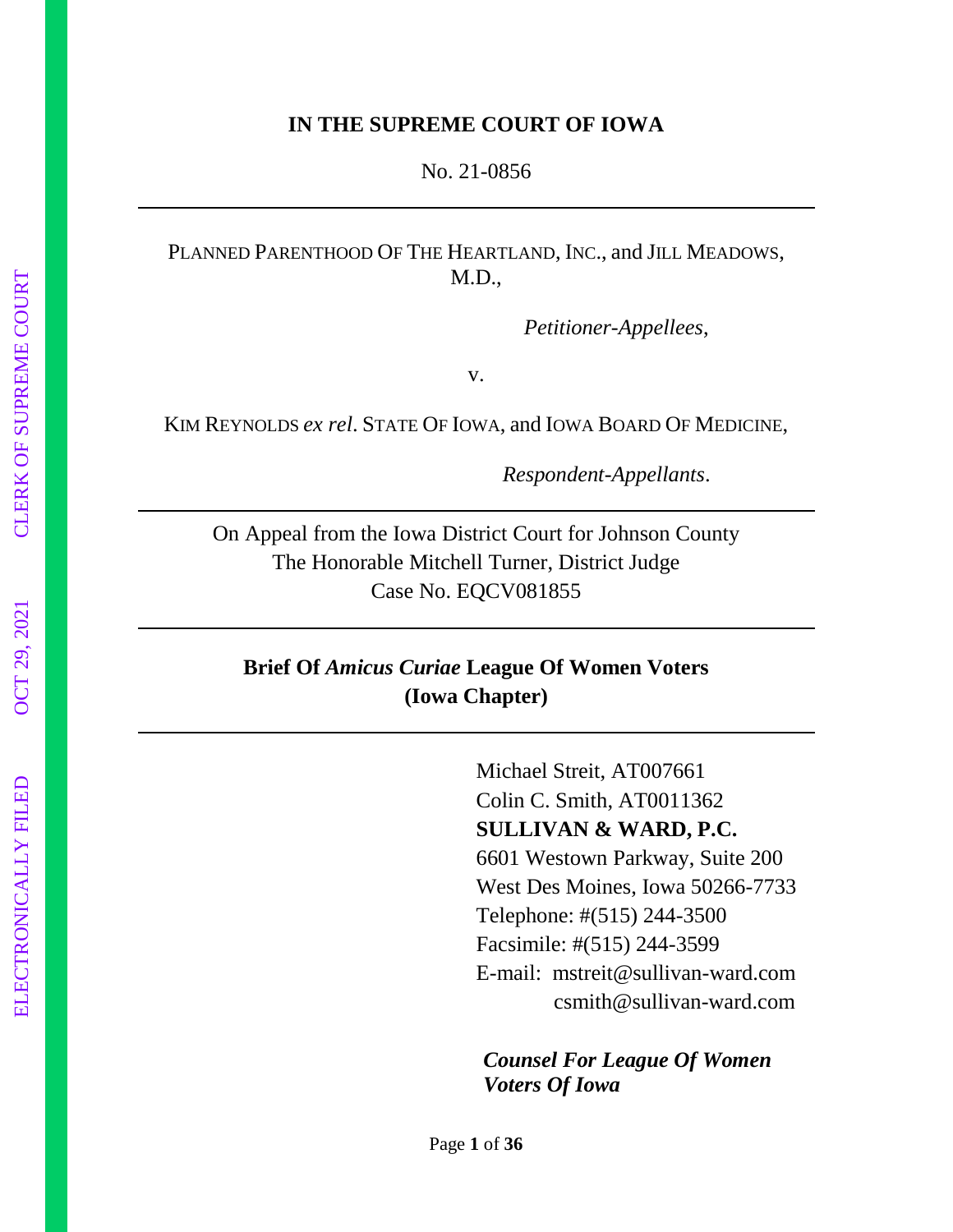# **TABLE OF CONTENTS**

| I.   |                |                                                                                                                                                      |
|------|----------------|------------------------------------------------------------------------------------------------------------------------------------------------------|
| II.  |                | IOWA'S SINGLE-SUBJECT RULE DEMANDS PUBLIC<br>AWARENESS AND AN OPPORTUNITY TO PARTICIPATE 15                                                          |
|      | $\mathbf{A}$ . |                                                                                                                                                      |
|      | <b>B.</b>      | IOWA'S SINGLE-SUBJECT RULE SPECIFICALLY.  19                                                                                                         |
| III. |                | <b>IOWA'S SINGLE-SUBJECT RULE WAS VIOLATED BECAUSE</b><br>NEARLY NO PUBLIC AWARENESS NOR REALISTIC<br>OPPORTUNITY FOR PARTICIPATION WAS GIVEN DURING |
|      | $\mathbf{A}$ . | LEGISLATIVE MACHINATIONS EVIDENCE A VIOLATION OF THE                                                                                                 |
|      | <b>B.</b>      | THERE WAS NO "WAITING PERIOD" ON A BILL ABOUT "WAITING                                                                                               |
|      | $\mathbf{C}$   | THE PUBLIC POLICIES MOTIVATING THE SINGLE-SUBJECT RULE<br>TILT TOWARDS UNCONSTITUTIONALITY IN THIS CASE 30                                           |
| IV.  |                | THE COURT CAN, AND SHOULD, RESOLVE THIS CASE ON<br>GROUNDS WITHOUT ADDRESSING<br>SINGLE-SUBJECT                                                      |
|      |                |                                                                                                                                                      |
|      |                |                                                                                                                                                      |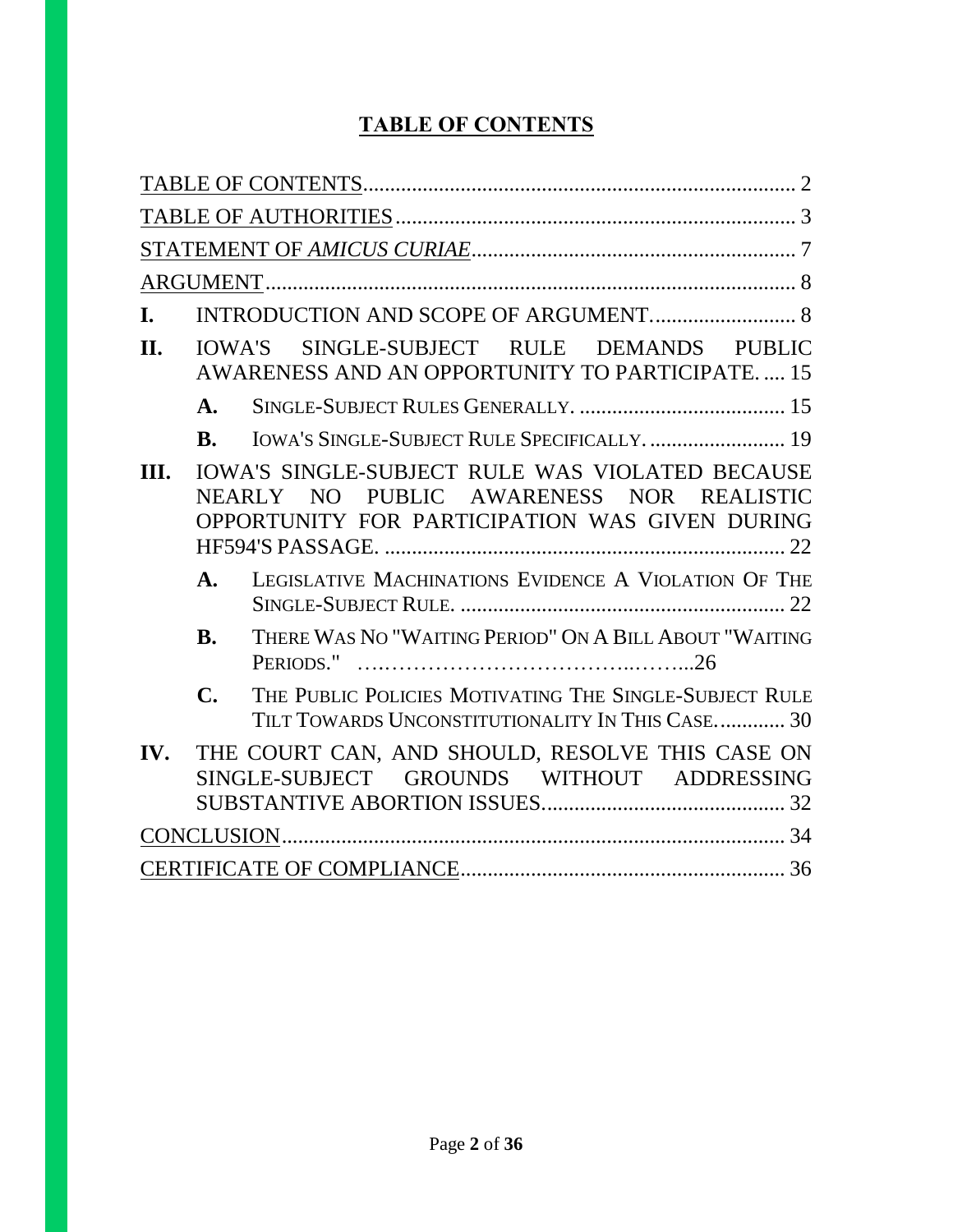# **TABLE OF AUTHORITIES**

# **CONSTITUTIONAL PROVISIONS**

# **STATUTES**

# **CASES**

| ACLU v. Atlantic Comm. Sch. Dist., 818 N.W.2d 231, 236 (2012) 9              |  |
|------------------------------------------------------------------------------|--|
| Alarm Protection Tech., LLC v. Crandall, 491 P.3d 928, 934 (Utah 2021) 33    |  |
| American Hotel & Lodging Ass'n v. City of Seattle, 432 P.3d 434, 440         |  |
|                                                                              |  |
| Ariz. State Legis. v. Ariz. Indep. Redistrict. Comm'n, 576 U.S. 787, 825  22 |  |
|                                                                              |  |
|                                                                              |  |
| Burkhart v. IA Dept. of Human Servs., Case No. 13-1979, 2014 WL              |  |
|                                                                              |  |
| Campbell Cnty. Sch. Dist. v. Catchpole, 6 P.3d 1275, 1281 (Wyo. 2000) 26     |  |
|                                                                              |  |
| Chicago, R.I. & P. Ry. Co. v. Streepy, 224 N.W. 41, 43 (Iowa 1924)  14, 22   |  |
|                                                                              |  |
| City of Baltimore v. State, 378 A.2d 1326, 1330 (Md. Ct. App. 1977) 18       |  |
|                                                                              |  |
| City of Marshalltown v. Blum, 12 N.W. 266, 267 (Iowa 1882)  21               |  |
| Commonwealth ex rel. Morrison v. Peace, Case No. 102, 1918 WL 3123, at       |  |
|                                                                              |  |
|                                                                              |  |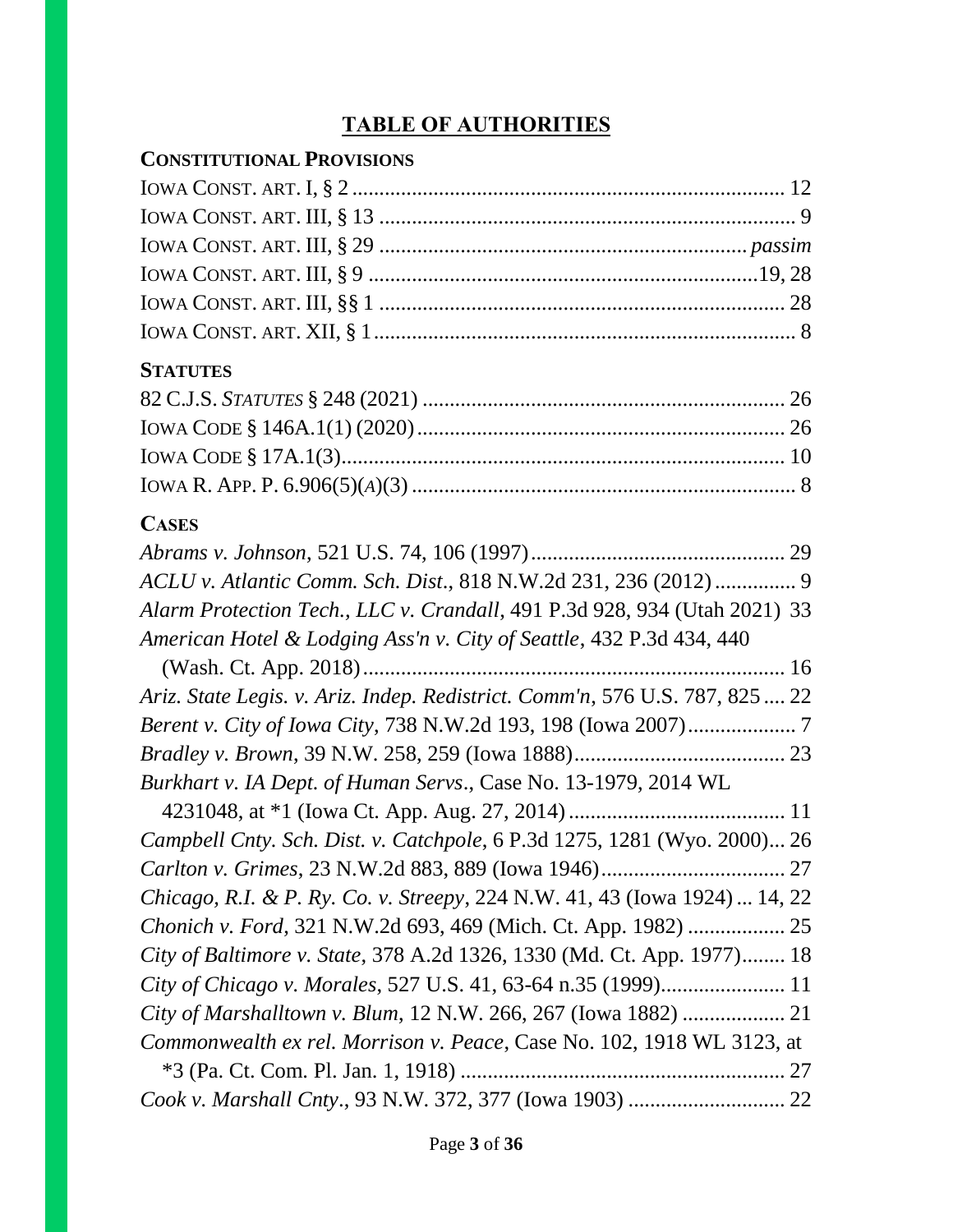| Global Dynamics, LLC v. United States, 138 Fed. Cl. 207, 210-11 (2018). 12     |  |
|--------------------------------------------------------------------------------|--|
|                                                                                |  |
|                                                                                |  |
|                                                                                |  |
| Hummel St. Joseph Cnty. Bd. of Comm'rs, Case No. 3:10-CV-003 JD, 2013          |  |
|                                                                                |  |
| IA Motor Vehicle Ass'n v. Bd. of Ry. Comm'rs, 221 N.W. 364, 368 (Iowa          |  |
|                                                                                |  |
| In re Legislative Districting of General Assembly, 193 N.W.2d 784, 784         |  |
|                                                                                |  |
|                                                                                |  |
| Indust. Union Dept. v. Amer. Petrol. Instit., 448 U.S. 607, 686 (1980) 13      |  |
| Int'l Org. of Masters, Mates, & Pilots v. Brown, 498 U.S. 466, 477 (1991) 31   |  |
|                                                                                |  |
| League of United Latin-American Citizens of Iowa v. Pate, 950 N.W.2d 204,      |  |
| Long v. Bd. of Sup'rs of Benton Cnty., 142 N.W.2d 378, 382 (Iowa 1966). 15     |  |
| M.A.W. v. State, 185 P.3d 388, 393-94 (Okla. Crim. App. 2008) 18               |  |
| McNabb v. Osmundson, 315 N.W.2d 9, 17 (Iowa 1982)  14                          |  |
| Nat'l Indep. Business Alliance v. City of Beverly Hills, 180 Cal. Rptr. 59, 64 |  |
|                                                                                |  |
| People v. McGriff, Case No. A142712, 2016 WL 4367197, at *1 (Cal. Ct.          |  |
|                                                                                |  |
|                                                                                |  |
| Planned Parenthood of S.E. Penn. v. Casey, 505 U.S. 833, 969 (1992) 26         |  |
| Planned Parenthood of the Heartland, Inc. v. Reynolds ex rel. State, 915       |  |
| Robinson v. Robinson's Ex'rs, 1860 WL 4954, at *3 (Vt. Feb. 1, 1860) 28        |  |
| <i>Rush v. Reynolds, Case No.</i> 19-1109, 2020 WL 825953, at *11 (Iowa Ct.    |  |
|                                                                                |  |
|                                                                                |  |
| Siefert v. Alexander, 596 F. Supp. 2d 860, 862 (W.D. Wis. 2009), aff'd in      |  |
| part and rev'd in part on other grounds, 608 F.3d 974 (7th Cir. 2010) 31       |  |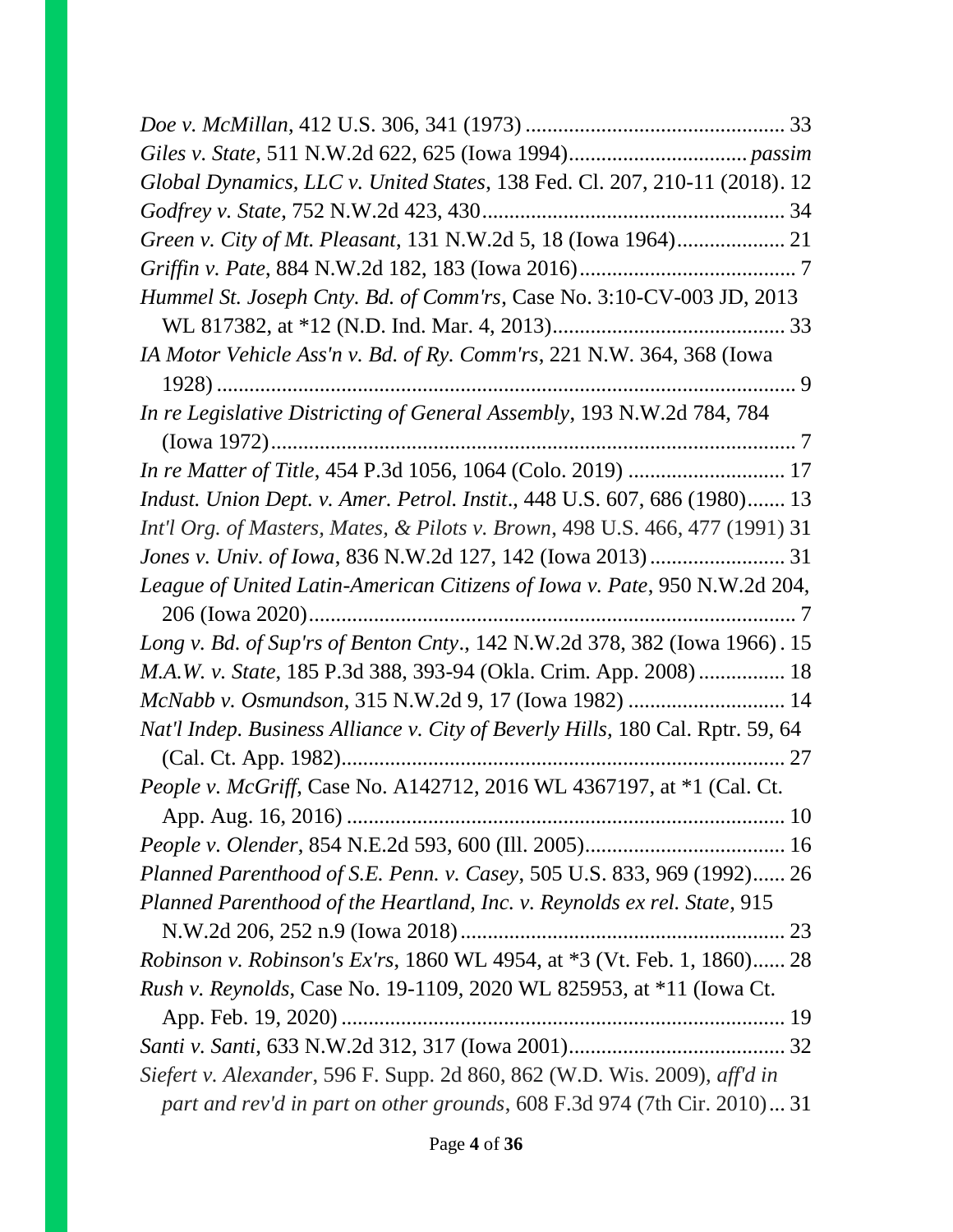| State v. Brodeur, Case No. 2006AP2340-CR, 2007 WL 1774944, at *5 n.5                                                                        |
|---------------------------------------------------------------------------------------------------------------------------------------------|
|                                                                                                                                             |
|                                                                                                                                             |
| State v. Iowa Dist. Ct. for Webster Cnty., 801 N.W.2d 513, 522 (Iowa 2020)                                                                  |
|                                                                                                                                             |
|                                                                                                                                             |
|                                                                                                                                             |
| State v. Social Hygiene, Inc., 156 N.W.2d 28, 289-91 (Iowa 1968)  13                                                                        |
|                                                                                                                                             |
|                                                                                                                                             |
| United States v. Granderson, 511 U.S. 39, 52 n.9 (1994) 10, 24                                                                              |
| United States v. Jerez, 108 F.3d 684, 716-17 (7th Cir. 1997) 10                                                                             |
| Utilicorp United Inc. v. IA Util. Bd., 570 N.W.2d 451, 458 (Iowa 1997) 24                                                                   |
| W. Int'l v. Kirkpatrick, 396 N.W.2d 359, 366 (Iowa 1986) 21, 32, 34                                                                         |
| Westmarc Cablevision, Inc. v. Blair, Case No. 03-0667, 2005 WL 1224269,                                                                     |
|                                                                                                                                             |
| Williams-Yulee v. Florida Bar, 575 U.S. 433, 454 (2015) 9, 31                                                                               |
| Woods v. Fayette Cnty. Zoning Bd. of Adjust., Case No. 17-0090, 2018 WL                                                                     |
|                                                                                                                                             |
| <b>OTHER AUTHORITIES</b>                                                                                                                    |
|                                                                                                                                             |
| Benjamin F. Shaumbaugh, FRAGMENTS FROM THE DEBATES OF THE IOWA                                                                              |
| CONSTITUTIONAL CONVENTIONS OF 1844 AND 1846, at p. 382 (1900) 33                                                                            |
| Cooter & Gilbert, A Theory Of Direct Democracy And The Single Subject                                                                       |
|                                                                                                                                             |
| Deborah Bartell, The Interplay Between The Gubernatorial Veto And The<br>One-Subject Rule In Oklahoma, 19 OKLA. CITY U. L. REV. 273, 286-87 |
|                                                                                                                                             |
| Denning & Smith, Uneasy Riders: The Case For A Truth-In-Legislation                                                                         |
| Amendment, 1999 UTAH L. REV. 957, 963 (1999)  16, 24                                                                                        |
| Michael D. Gilbert, Single Subject Rules And The Legislative Process, 67 U.                                                                 |
|                                                                                                                                             |
|                                                                                                                                             |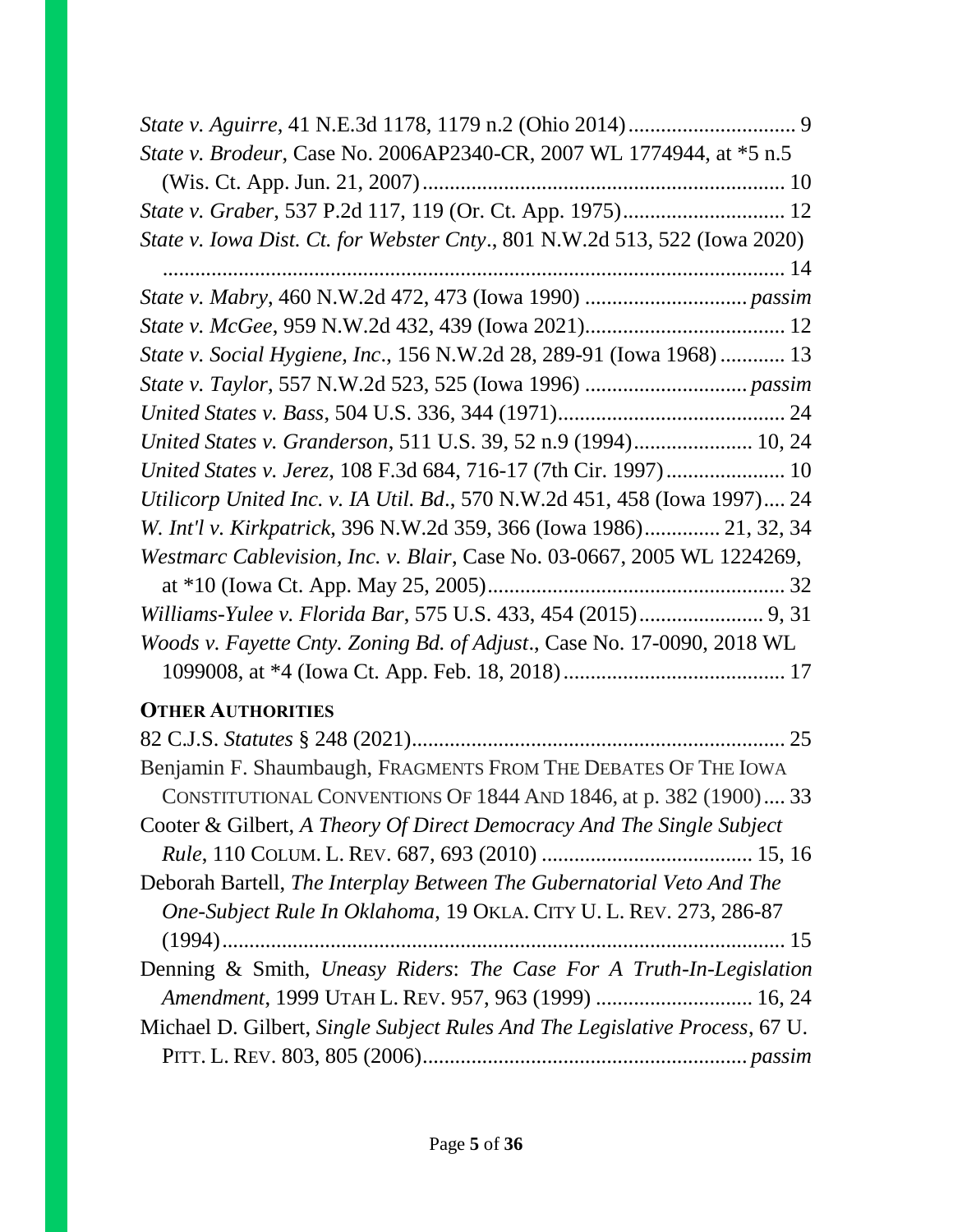| Richard Briffault, The Single-Subject Rule: A State Constitutional Dilemma, |
|-----------------------------------------------------------------------------|
|                                                                             |
| Robert F. Williams, State Constitutional Limits On Legislative Procedure:   |
| Legislative Compliance And Judicial Enforcement, 48 U. PITT. L. REV.        |
|                                                                             |
| Todd E. Pettys, THE IOWA STATE CONSTITUTION 172 (2d ed. 2018)  19           |
| W. Blair Lord, THE DEBATES OF THE CONSTITUTIONAL CONVENTION OF THE          |
|                                                                             |
| William J. Yost, Note, Before A Bill Becomes A Law – Constitutional Form,   |
|                                                                             |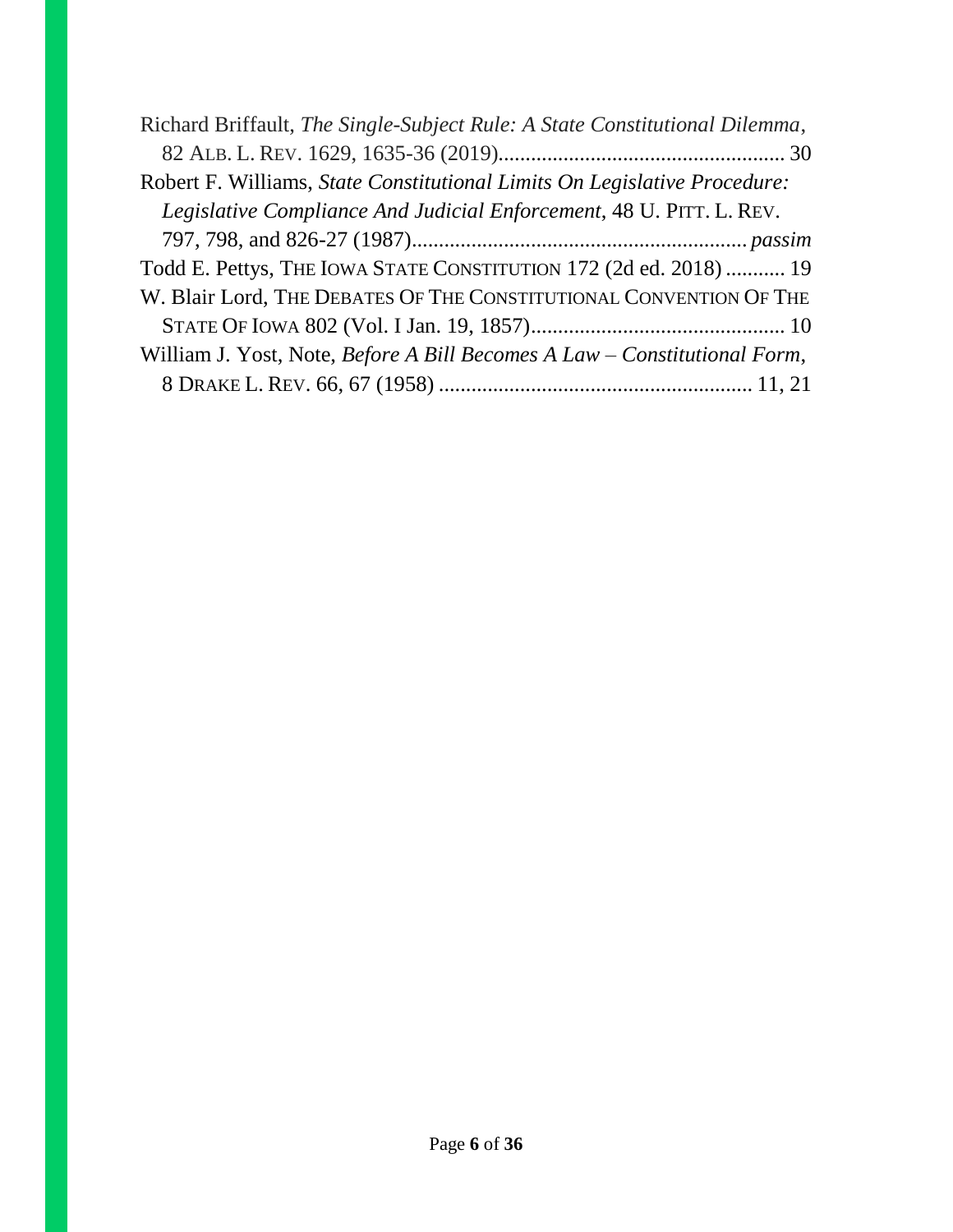### **STATEMENT OF AMICUS CURIAE**

The League of Women Voters of Iowa (the "League") was founded over one hundred years ago. Initially formed to support women's suffrage, the League has grown to be a prominent non-partisan, non-profit organization that regularly weighs in on government policy issues, focusing on fostering the well-being of all Iowans, particularly women.

An essential function of the League is to represent the interests of its members in the democratic process and in litigation that may impact the broader political, social, and economic concerns of the citizens of the State of Iowa. To that end, the League has historically participated in official proceedings to further its mission. *See*, *e.g*., *League of United Latin-American Citizens of Iowa v. Pate*, 950 N.W.2d 204, 206 (Iowa 2020) (the League as *amicus curiae*); *Griffin v. Pate*, 884 N.W.2d 182, 183 (Iowa 2016) (same); *Berent v. City of Iowa City*, 738 N.W.2d 193, 198 (Iowa 2007) (noting the League's involvement in pre-litigation administrative proceedings); *In re Legislative Districting of General Assembly*, 193 N.W.2d 784, 784 (Iowa 1972) (noting the League's involvement in redistricting litigation).

The issues in this case impact the League's membership and the constituencies for which the League advocates. Therefore, this Court should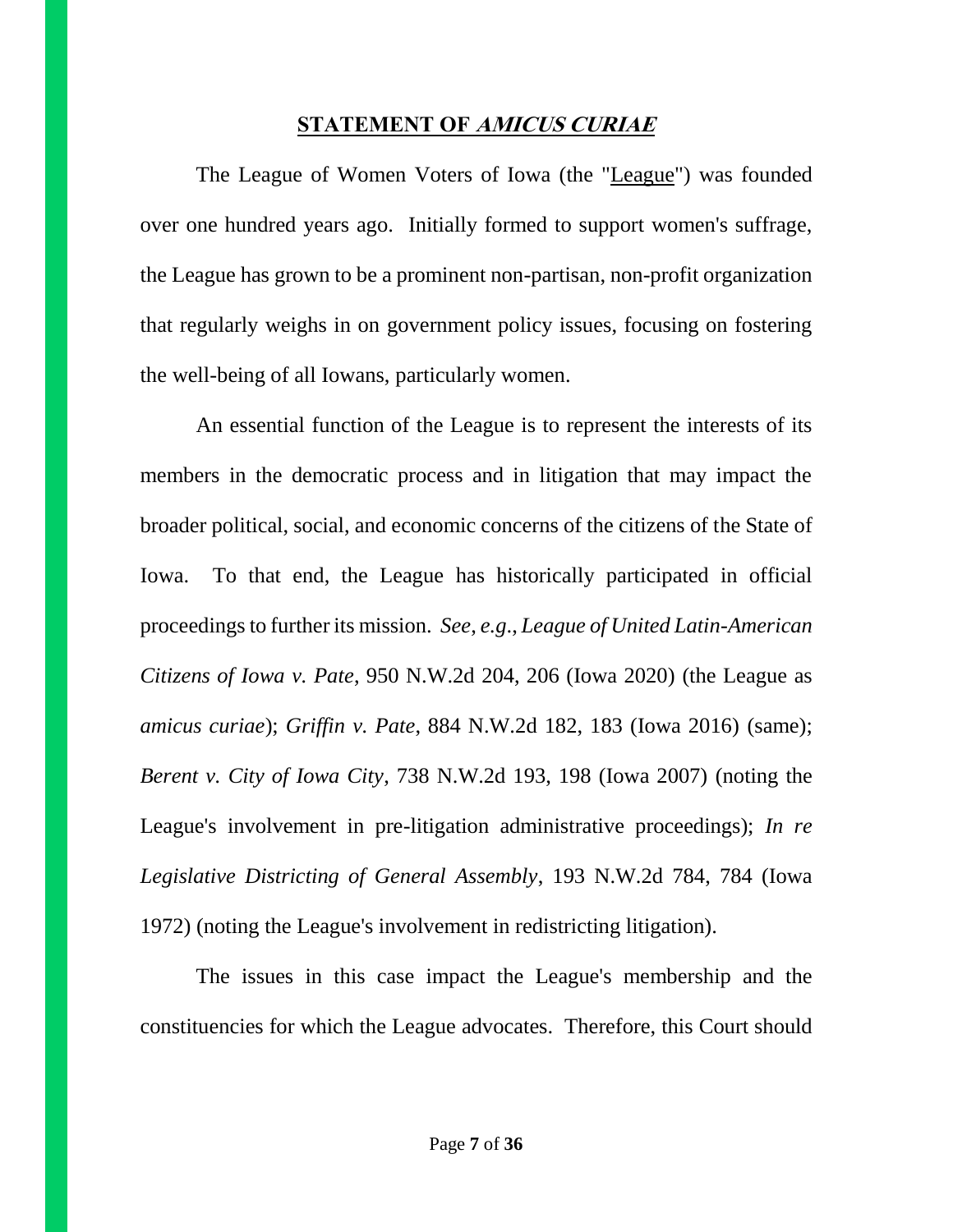consider the unique viewpoints, information, and arguments hereby submitted by the League in this Brief. *See* IOWA R. APP. P.  $6.906(5)(a)(3)$ .

# **ARGUMENT**

*Citizens are not guaranteed any substantive outcome from the legislative process. But*, *as a result of perceived procedural abuses*, *many state constitutions were amended…to require*, *in mandatory terms*, *that legislators follow certain procedures. Therefore*, *citizens are constitutionally entitled to a certain process in the enactment of statutes…a* '*due process of lawmaking.*'

*When fundamental elements of this constitutionally mandated process are ignored and not remedied by the legislative or executive branches*, *the courts should step in and examine reliable evidence of violations…*[*and*] *the court should not hesitate to invalidate the act in question…*<sup>1</sup>

**\* \* \***

# **I. INTRODUCTION AND SCOPE OF ARGUMENT.**

 $\overline{a}$ 

This Brief is not about abortion. This Brief — indeed, this entire case — is fundamentally about compliance with the Iowa Constitution. *See* IOWA CONST. art. XII, § 1 ("This Constitution shall be the supreme law of the State, and any law inconsistent therewith, shall be void."). "Although the [state]

<sup>1</sup> Robert F. Williams, *State Constitutional Limits On Legislative Procedure: Legislative Compliance And Judicial Enforcement*, 48 U. PITT. L. REV. 797, 798, and 826-27 (1987) ("Williams") (emphasis added).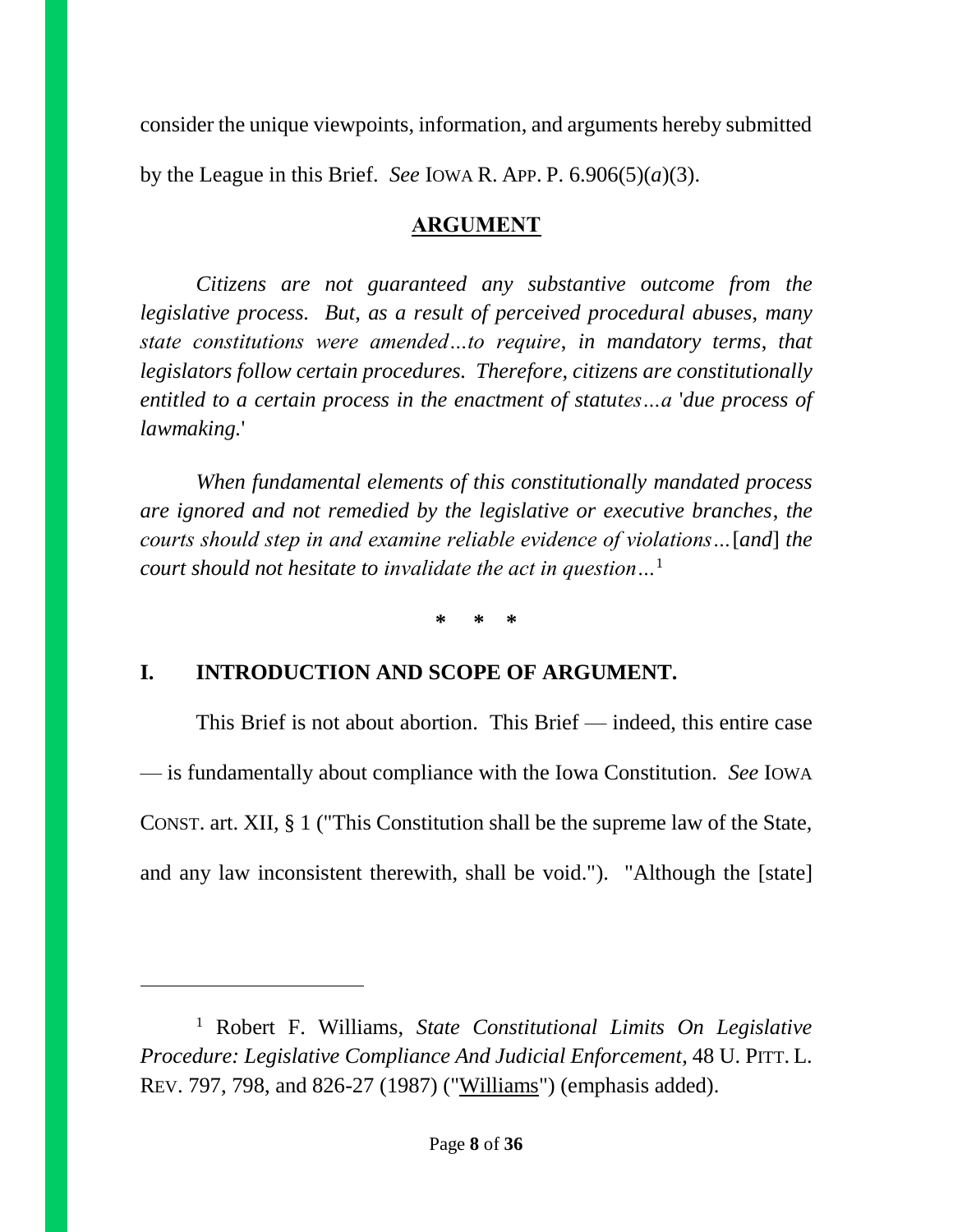constitutional issues raised by  $[HF594]^2$  are extremely important, the process by which this controversial statute was enacted by the Legislature raises another set of much less visible, but equally important, state constitutional issues." Williams, at 798.

In this litigation, Appellants and Appellees have gone back-and-forth about Due Process, Equal Protection, legislative content, and titles of bills. *See* TI Order, at pp. 6-7; Pets' Mot. for MSJ, at p. 1; Resps' Resist. to MSJ, at p. 2. Those are all compelling issues, but this Court does not have to go that far to resolve this case. *See*, *e.g*., *Williams-Yulee v. Florida Bar*, 575 U.S. 433, 454 (2015) ("We decline to wade into this swamp"). There is a much easier path to a constitutional resolution.

The legislative process is designed to be one of thoughtful consideration and contemplation on important public policy. *See*, *e.g*., *IA Motor Vehicle Ass'n v. Bd. of Ry. Comm'rs*, 221 N.W. 364, 368 (Iowa 1928) ("The Legislature is presumed to have full information upon such matters…"). This policy necessarily presupposes at least a measure of public awareness and opportunity to participate in the democratic process. *See* IOWA CONST. art. III, § 13 (stating the "doors of each [legislative] house shall be open…");

<sup>2</sup> Also known as Section 2, of the Act of June 29, 2020 (House File 594), ch. 1110, 2020 Iowa Acts 298.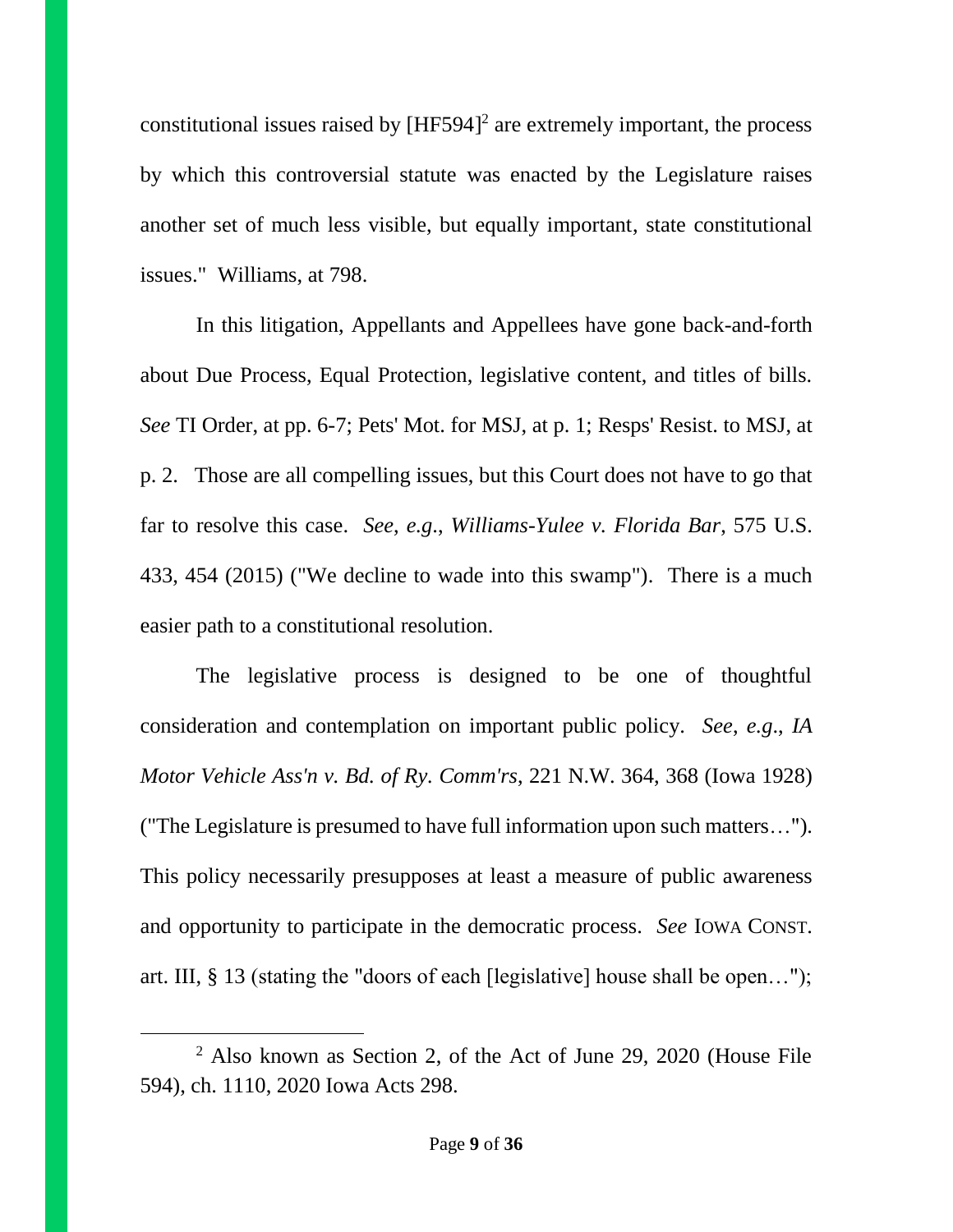IOWA CODE § 17A.1(3) (extolling the virtues of "increas[ing] public access to governmental information…[and] increas[ing] public participation…"); *ACLU v. Atlantic Comm. Sch. Dist*., 818 N.W.2d 231, 236 (2012) (Cady, J., dissenting) (referencing "the new age of open government in this State"); *see also State v. Aguirre*, 41 N.E.3d 1178, 1179 n.2 (Ohio 2014) (criticizing efforts to create "shields from the public gaze.").

"Parents often caution their children that nothing good happens after midnight." *State v. Brodeur*, Case No. 2006AP2340-CR, 2007 WL 1774944, at \*5 n.5 (Wis. Ct. App. Jun. 21, 2007). "That old adage…proved true in this case." *People v. McGriff*, Case No. A142712, 2016 WL 4367197, at \*1 (Cal. Ct. App. Aug.  $16$ ,  $2016$ .<sup>3</sup> The Legislature passed HF594 in the "middle of the night." *See United States v. Granderson*, 511 U.S. 39, 52 n.9 (1994) (describing late evening and overnight congressional proceedings); *see also United States v. Jerez*, 108 F.3d 684, 716-17 (7th Cir. 1997) (Coffey, J., dissenting) (describing the meaning of "middle of the night."). HF594's

<sup>&</sup>lt;sup>3</sup> Similar sentiments were voiced by former Iowa Supreme Court Justice King Thompson when he began an opinion with: "A bunch of the boys were whooping it up in the Hotel Fort Des Moines. The date was the night of March 20–21, 1947, and the occasion was the annual convention of the Iowa Automobile Dealers' Association." *McCarville v. Ream*, 72 N.W.2d 476, 477 (1955).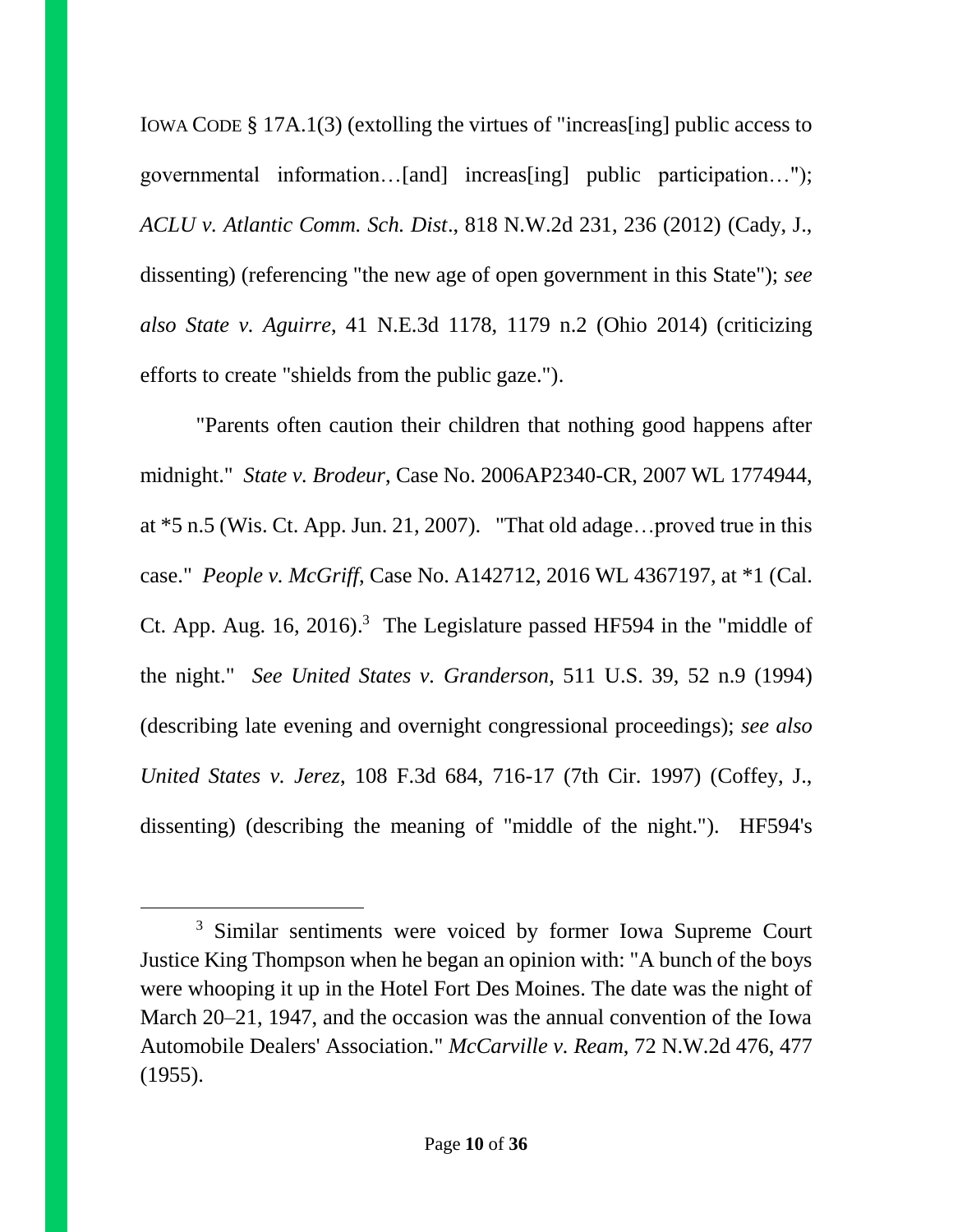legislative "title" did not initially include the topic of abortion until it was added before midnight, without advance public notice. *See* TI Order, at p. 14; *see also* SUF ¶ 42; 46; and 50. HF594's legislative history bears trifling hallmarks of the principles of minimal public awareness and opportunity for participation envisioned by the Iowa Constitution. *See* W. Blair Lord, THE DEBATES OF THE CONSTITUTIONAL CONVENTION OF THE STATE OF IOWA 802 (Vol. I Jan. 19, 1857) (Rep. Clarke, of Henry) ("If you allow the People to vote upon this question, you get the voice of the People upon the law as it is passed.").

The timing and rushed nature of HF594's passage would undoubtedly offend the sensibilities of Iowa's founders. *See id*. at 286 (Rep. Clarke, from Henry) ("I go home at night fatigued physically and mentally, and I think the State has no right to require this of me. I want an opportunity afforded all members here, to compare their views upon this matter, so that they may be able to act systematically and understandably."); *see also id*. at 287 (Rep. Clarke, from Johnson) ("I am also free to confess that I am not now prepared to act upon this subject, for the simple reason, that we are kept here from early morning 'till late at night, and when I leave here, I am too exhausted and worn out to examine these reports.").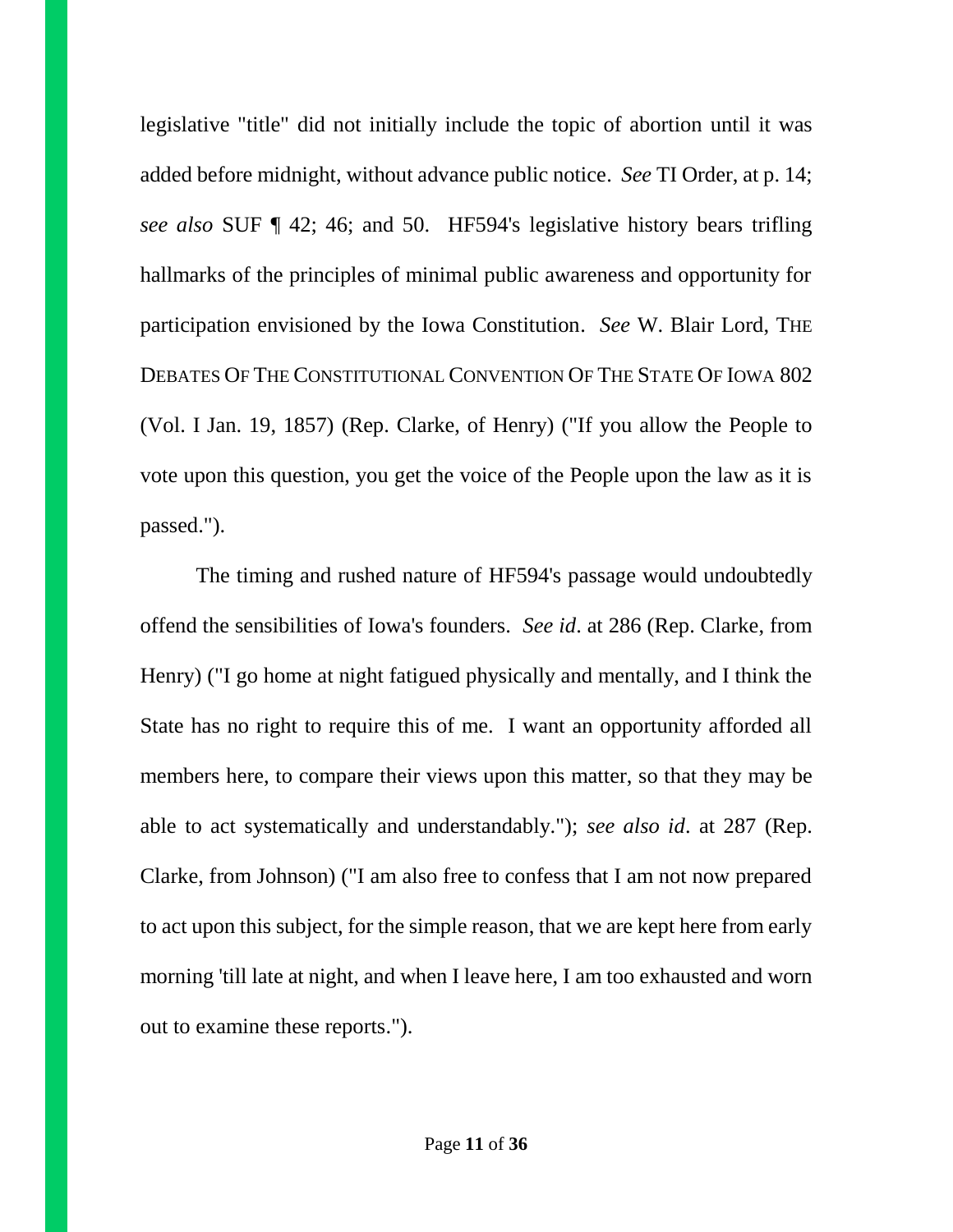Policy debates on the substantive parts of HF594 are fair, but this Court should make its rulings on procedural rather than substantive grounds whenever possible. *See City of Chicago v. Morales*, 527 U.S. 41, 63-64 n.35 (1999) (Stevens, J., plurality opn.) (holding on procedural rather than substantive due process grounds); *id*. at 86 n.8 (Scalia, J., dissenting) (noting same); *Burkhart v. IA Dept. of Human Servs*., Case No. 13-1979, 2014 WL 4231048, at \*1 (Iowa Ct. App. Aug. 27, 2014) (favoring procedural resolutions over reaching substantive merits); *see also State v. Graber*, 537 P.2d 117, 119 (Or. Ct. App. 1975) (courts should not "rush too quickly to raise and discuss a questionable constitutional issue when the matter can be resolved on procedural…grounds."). *Cf. State v. McGee*, 959 N.W.2d 432, 439 (Iowa 2021) (discussing the "narrowest grounds doctrine").

The passage of HF594 violated the Iowa Constitution's "single-subject" rule by failing to keep Iowans "fairly appraise[d]…of the subject being considered." *State v. Mabry*, 460 N.W.2d 472, 473 (Iowa 1990) (citing and quoting William J. Yost, Note, *Before A Bill Becomes A Law – Constitutional Form*, 8 DRAKE L. REV. 66, 67 (1958) ("Yost")). This ground alone can resolve this case.

Actual harm results when the People — for whom the Iowa Constitution exists to protect, *see* IOWA CONST. art. I, § 2 — are excluded from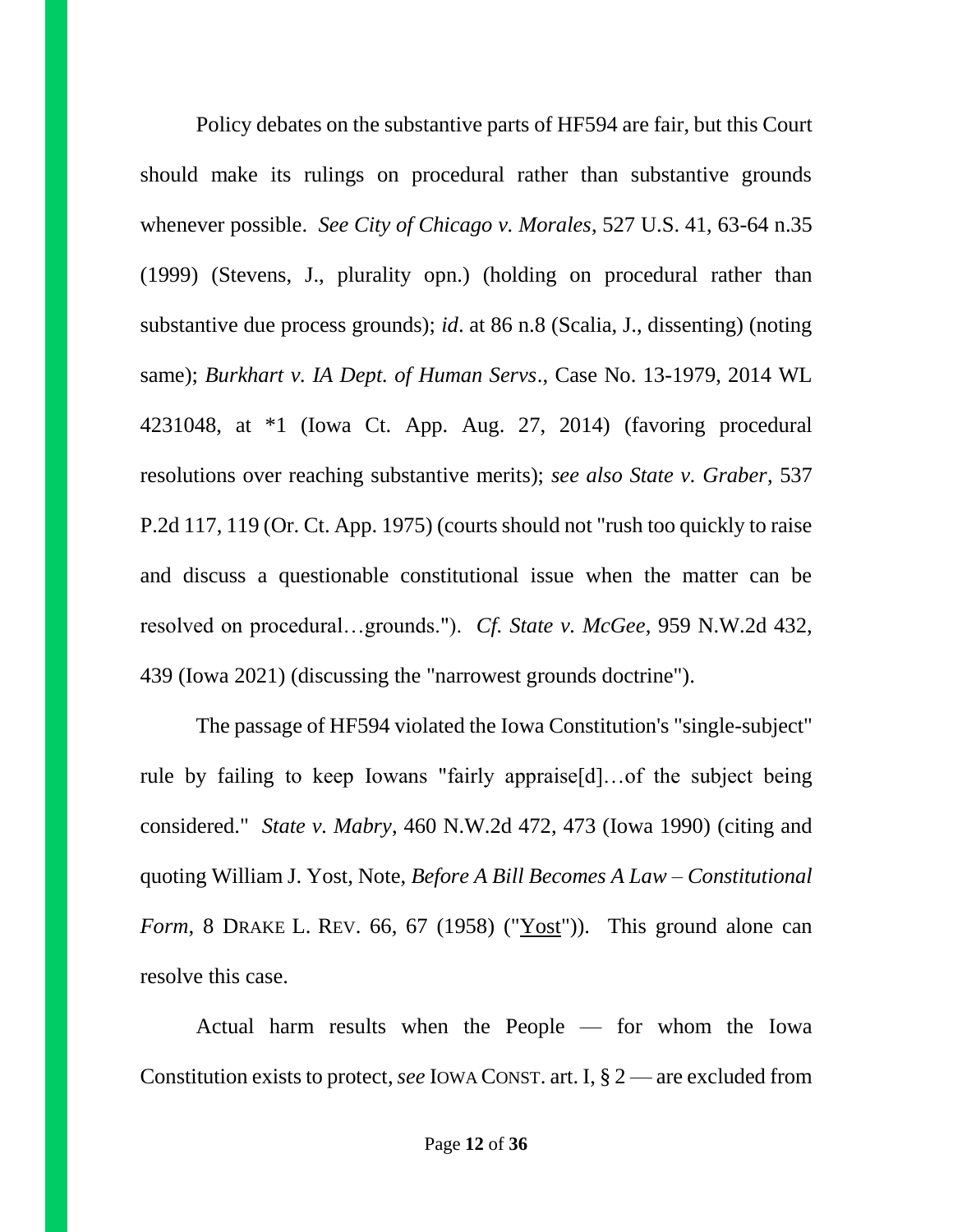the democratic process by those who make the laws that govern us all. *See*, *e.g*., *Global Dynamics, LLC v. United States*, 138 Fed. Cl. 207, 210-11 (2018) (quoting *Cincom Sys., Inc. v. United States*, 37 Fed. Cl. 266, 269 (1997)) ("'It is axiomatic that the public has an interest in honest, open, and fair [government]. Whenever a plaintiff is improperly excluded from that process, that interest is compromised.'"). Iowa's single-subject rule commands at least a modicum of public awareness and opportunity to participate in the political process. That did not happen here.

Less than ten hours passed between the time the Iowa General Assembly introduced, debated, and then voted on the legislation in question. *See* SUF, at ¶¶ 51-55. Advocacy organizations and regular Iowans alike were unfairly caught off-guard by this quickened legislative pace. *See* SUF, at ¶¶ 40; 43-47; 53; and 59-70. Neither opponents nor proponents of the legislation were given a chance to adequately advocate for or against HF594 in that brief period of time — which began shortly before sundown and ended shortly before sunrise. In other words, the Act in question was literally passed in the dead of night.<sup>4</sup>

<sup>4</sup> Sunset on the day HF549 was introduced was 8:52 p.m. (thirty five minutes after HF594 was introduced). The "waiting period" amendment was introduced around 11:00 p.m. the same night, well after sundown. Sunrise on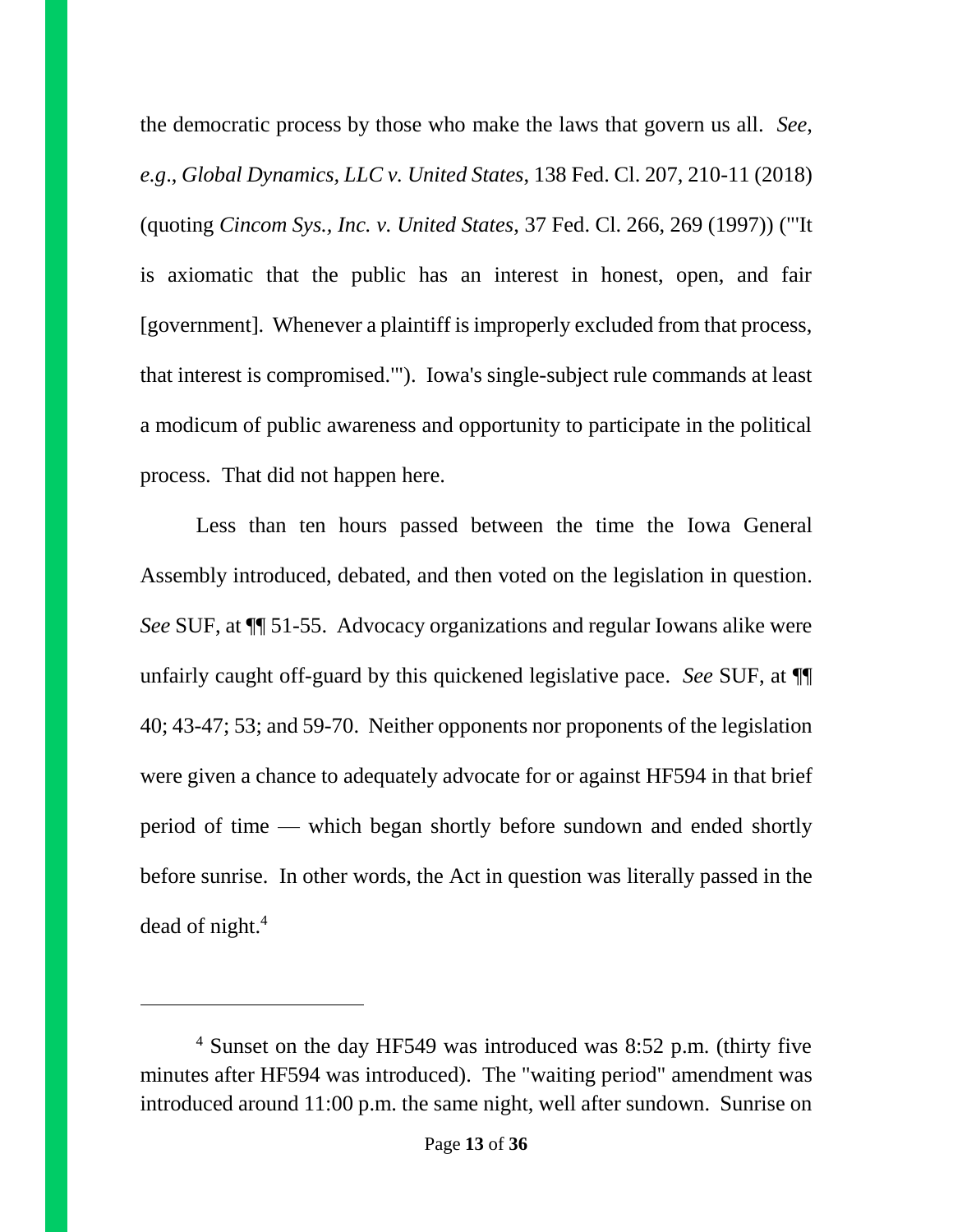Courts rightfully avoid delving into policy issues in single-subject challenges, *see State v. Social Hygiene, Inc*., 156 N.W.2d 28, 289-91 (Iowa 1968), but this Court should not shy away from identifying constitutional violations when it sees them, *see Indust. Union Dept. v. Amer. Petrol. Instit*., 448 U.S. 607, 686 (1980) (Rehnquist, J., concurring) ("We ought not shy away from our judicial duty to invalidate unconstitutional [exercises] of legislative authority…"); *McNabb v. Osmundson*, 315 N.W.2d 9, 17 (Iowa 1982) (where government action "would be incongruous" to what "the constitution mandates," the Court "cannot avoid" addressing the issue); *Chicago, R.I. & P. Ry. Co. v. Streepy*, 224 N.W. 41, 43 (Iowa 1924) (in a single-subject challenge, stating "we must not hesitate to proclaim the supremacy of the Constitution.").

This Court should resolve this case on narrow single-subject grounds. *See State v. Iowa Dist. Ct. for Webster Cnty*., 801 N.W.2d 513, 522 (Iowa 2020). *Amici* urges the court to do so.

the day HF549 passed was 5:44 a.m. (minutes after HF594 was passed). *See*  The Old Farmer's Almanac Online, SUNRISE AND SUNSET TIMES FOR DES MOINES, IOWA ON THE DATES OF JUNE 28-29, 2020, *available at*  https://www.almanac.com/astronomy/sun-rise-and-set/ IA/Des % 20 Moines/ 2020 -06-29 (last visited Sept. 28, 2021).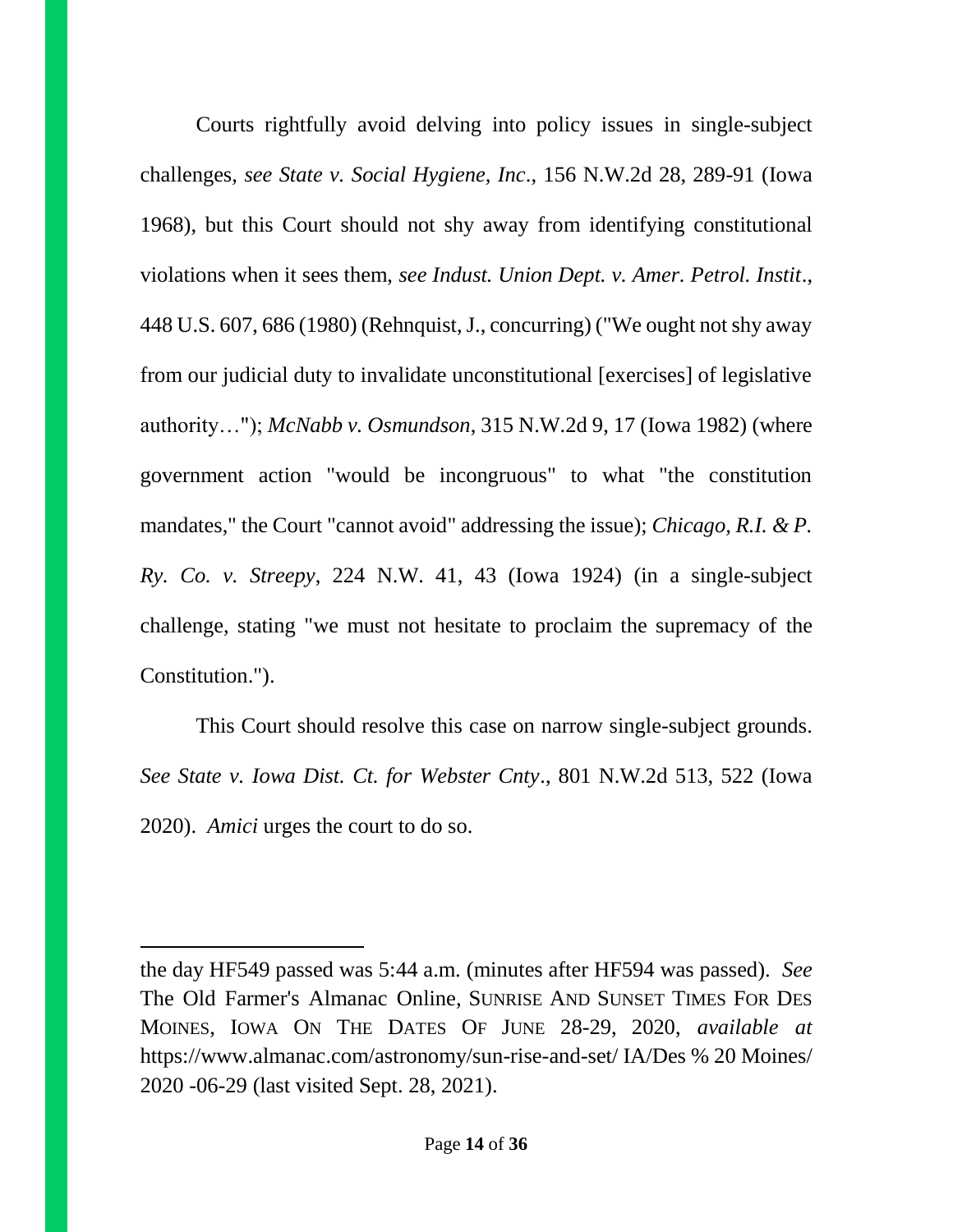### **II. IOWA'S SINGLE-SUBJECT RULE DEMANDS PUBLIC AWARENESS AND AN OPPORTUNITY TO PARTICIPATE.**

#### **A. SINGLE-SUBJECT RULES GENERALLY.**

State constitutional limitations on the subjects of pending legislation "were adopted throughout the nineteenth century in response to state legislative abuses." Williams, at 798. "Last-minute consideration of important measures, logrolling, mixed substantive provisions in omnibus bills, low visibility, and hasty enactment of important, sometimes corrupt, legislation….led to the adoption of constitutional provisions restricting the legislative process." *Id*. Chief among these reforms were "state constitutional limitations on the legislature [to require] that a bill contains only matters on a 'single subject.'" *Id*. at 798-99. Born out of a "distrust shown of the Legislature," these provisions "seek generally to require a more open and deliberative state legislative process, one that addresses the merits of legislative proposals in an orderly and rational manner." *Id*. at 798. *See also Long v. Bd. of Sup'rs of Benton Cnty*., 142 N.W.2d 378, 382 (Iowa 1966) ("Another purpose served by the one-subject rule is to facilitate orderly legislative process."). *Accord* Michael D. Gilbert, *Single Subject Rules And The Legislative Process*, 67 U. PITT.L.REV. 803, 805 (2006) ("Gilbert") ("The purpose of the [single-subject] rule is to combat various forms of legislative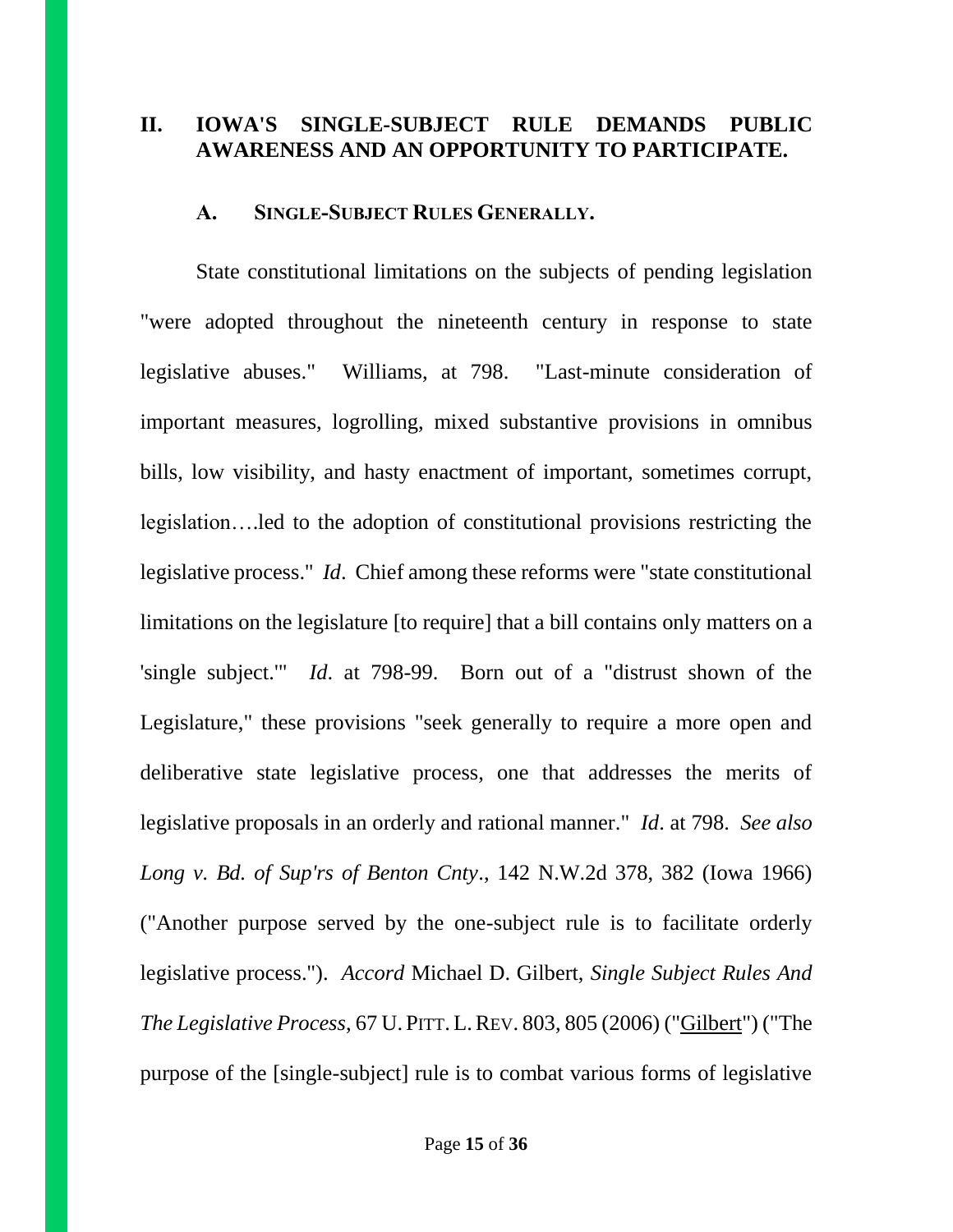misconduct."); Deborah Bartell, *The Interplay Between The Gubernatorial Veto And The One-Subject Rule In Oklahoma*, 19 OKLA. CITY U. L. REV. 273, 286-87 (1994) ("Bartell") ("The theory behind the rule is that distinct types of subjects of legislation should stand or fall on their own merits.").

Single-subject rules are not new. They date back at least to ancient Rome, "where crafty lawmakers learned to carry an unpopular provision by harnessing it up with one more favored." *See* Gilbert, at 812 (marks omitted). *See also* Cooter & Gilbert, *A Theory Of Direct Democracy And The Single Subject Rule*, 110 COLUM. L. REV. 687, 693 (2010) ("Cooter") (noting "the Romans in 98 B.C. forbade laws consisting of unrelated provisions."). "Similar legislative misbehavior plagued colonial America," so much so that even the British monarchy attempted to curtail the practice. Gilbert, at 812. *See also* Cooter, at 704-05. However, it wasn't until the early 1800s that single-subject restrictions found themselves widely adopted either constitutionally or through statute. *See* Gilbert, at 812. (detailing singlesubject legislation evolving in Illinois, Louisiana, Texas, New York, and Iowa between 1818 and 1846); Cooter, at 704-05 (describing the adoption of singlesubject rules amongst American states).

One state appellate court noted single-subject constitutional provisions are meant to "simplify the [legislative process] and improve political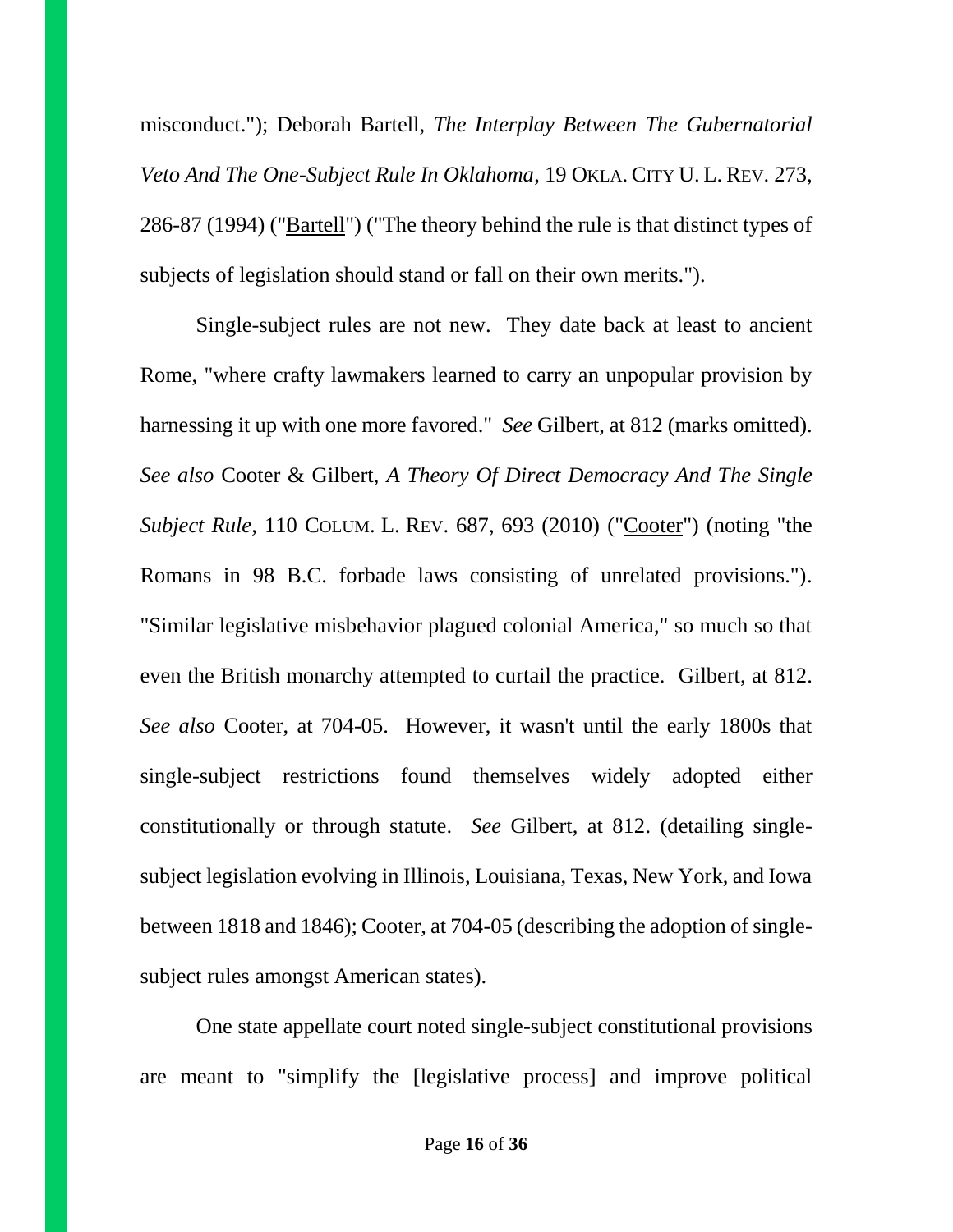transparency." *American Hotel & Lodging Ass'n v. City of Seattle*, 432 P.3d 434, 440 (Wash. Ct. App. 2018) (citing *State v. Broadaway*, 942 P.2d 363, 367-68 (Wash. 1997) (*en banc*)). *Accord People v. Olender*, 854 N.E.2d 593, 600 (Ill. 2005) (state constitutional single-subject rules further the policy purpose of "ensur[ing] that the legislature addresses the difficult decisions it faces directly and subject to public scrutiny…"); Cooter, at 693 ("The singlesubject rule has another purpose…increasing transparency in lawmaking.").

"Despite…criticism, the[se] limitations on state legislative procedure survived the wave of state constitutional revisions that occurred during the middle of the twentieth century." *Id*. at 800. "Therefore, because these limits have in effect been re-adopted in contemporary state constitutions and continue to reflect important policies relating to the nature of the deliberative process in state legislatures, they should be respected and complied with by the legislative, executive, and judicial branches of state government." *Id*. *See also* Denning & Smith, *Uneasy Riders*: *The Case For A Truth-In-Legislation Amendment*, 1999 UTAH L. REV. 957, 963 (1999) ("Denning & Smith") ("examples of the mischief that the single-subject provisions were intended to halt" include "omnibus bills that roll wide varieties of legislation into one act…[and] bills with low visibility and deceptive wording that skulk through the legislative process [during] eleventh hour consideration…").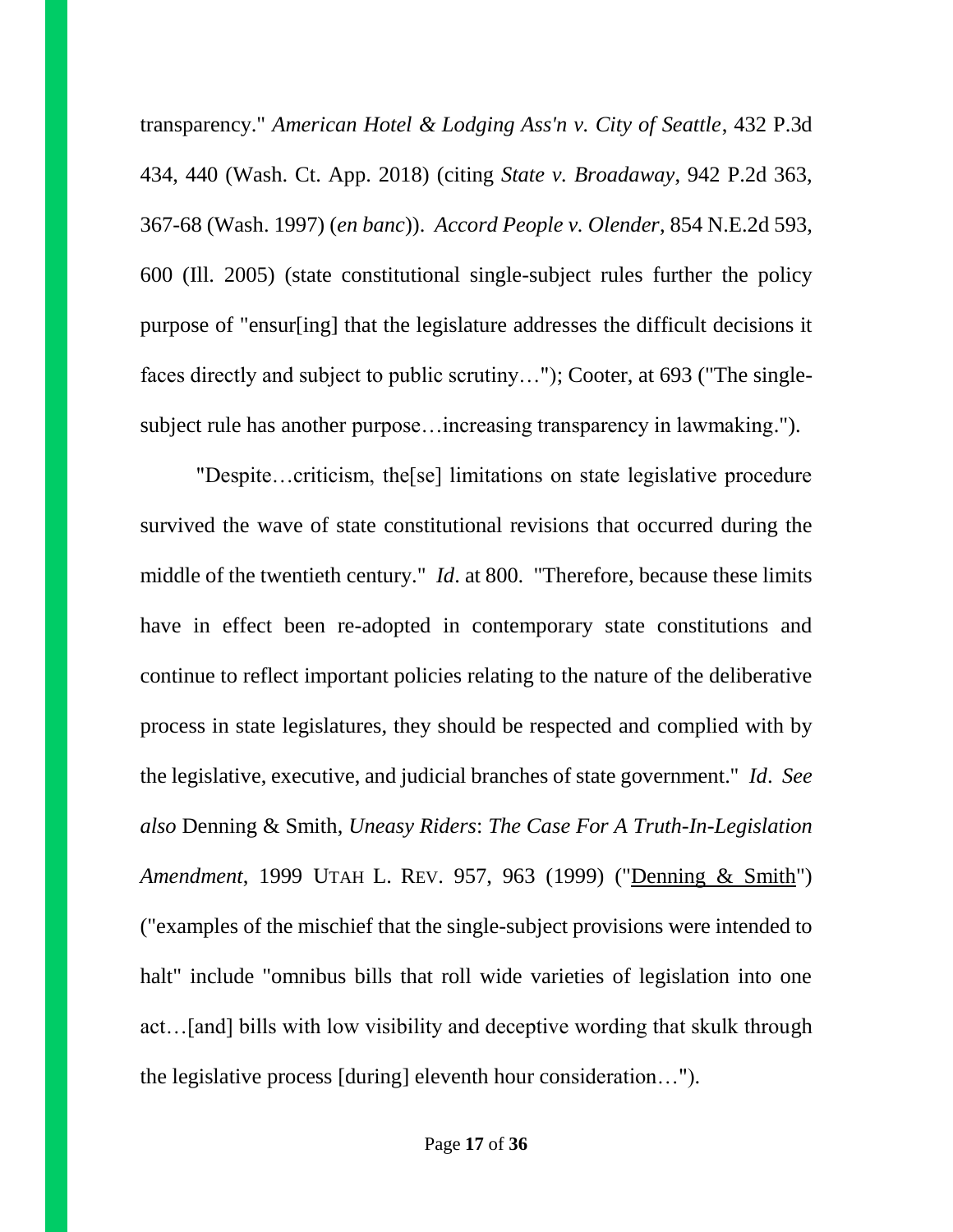Put differently, while the "informational and citizen participation" rationale for a single-subject rule may often be listed last in the case law describing it, *see Mabry*, N.W.2d at 473; *Taylor*, 557 N.W.2d at 525, that is not because it carries less legal importance, *see Woods v. Fayette Cnty. Zoning Bd. of Adjust*., Case No. 17-0090, 2018 WL 1099008, at \*4 (Iowa Ct. App. Feb. 18, 2018) (describing "last but not least" in legislative drafting). Indeed, a single-subject rule's information and participatory opportunity purposes have been held to be vitally important. *E.g*., *In re Matter of Title*, 454 P.3d 1056, 1064 (Colo. 2019) (Marquez, J., concurring and dissenting in part) (stating the purpose of the analogous Colorado single-subject rule is to "inform[] the public of the content of proposed legislation and prevent[] the passage of unknown and alien subjects…coiled up in the folds of [a] bill.") (marks omitted); *M.A.W. v. State*, 185 P.3d 388, 393-94 (Okla. Crim. App. 2008) ("The single-subject rule also ensures that legislators and voters citizens — of Oklahoma know the potential effect of legislation."); *City of Baltimore v. State*, 378 A.2d 1326, 1330 (Md. Ct. App. 1977) ("noting that the purpose of the [single-subject] requirement is to inform…the public of the nature of the proposed legislation.").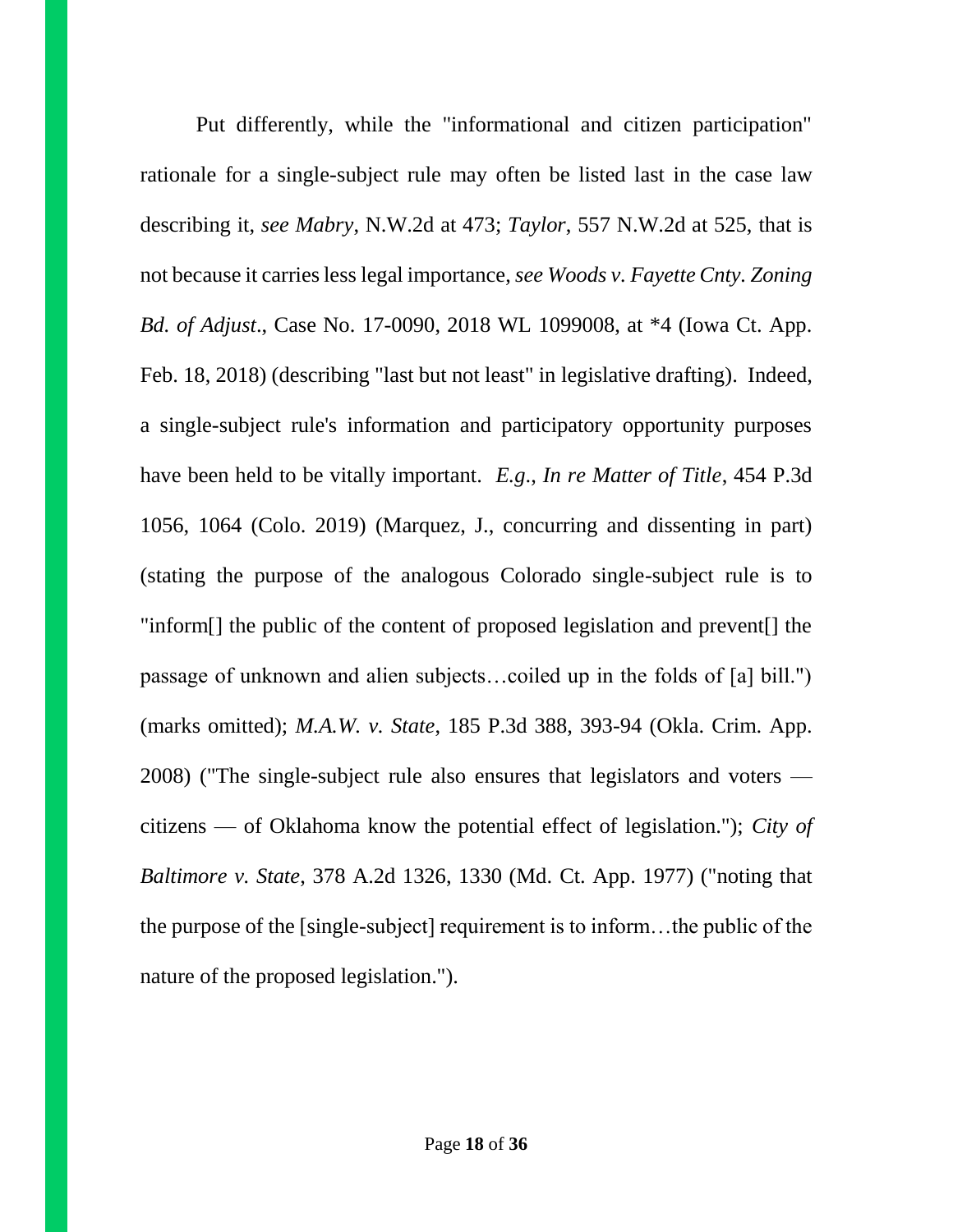### **B. IOWA'S SINGLE-SUBJECT RULE SPECIFICALLY.**

Iowa's Constitution contains a single-subject provision. Article III, § 29 of the Iowa State Constitution reads:

"Every act shall embrace but one subject, and matters properly connected therewith; which subject shall be expressed in the title. But if any subject shall be embraced in an act which shall not be expressed in the title, such act shall be void only as to so much thereof as shall not be expressed in the title."

IOWA CONST. art. III, § 29. This provision is similar to its counterparts found in other state constitutions. <sup>5</sup> *See Mabry*, 460 N.W.2d at 473.

This provision advances three goals: *First*, it prevents logrolling, attaching favorable legislative language to otherwise unfavorable legislative language to ensure passage. *Second*, it prevents undesirable "surprises" or "fraud" from being visited upon legislators. *Third*, it helps keep the citizenry of the State reasonably informed of the subjects under legislative consideration so that all may participate in the democratic process. *See id*.

<sup>5</sup> At least forty-three states have enacted some form of a "singlesubject" rule either constitutionally or by statute. Daniel N. Boger, *Constitutional Avoidance*, *The Single-Subject Rule As An Interpretive Principle*, 103 VA. L. REV. 1247, 1249 and 1252 (2017). *See also* 1A Sutherland, *Statutory Construction* § 22.08, at 187 (1985) (describing state single-subject provisions); Gilbert, at 806 ("Forty other states have some version of the single-subject rule embedded in their constitutions, and collectively they have tried thousands of cases on a wide variety of topics.").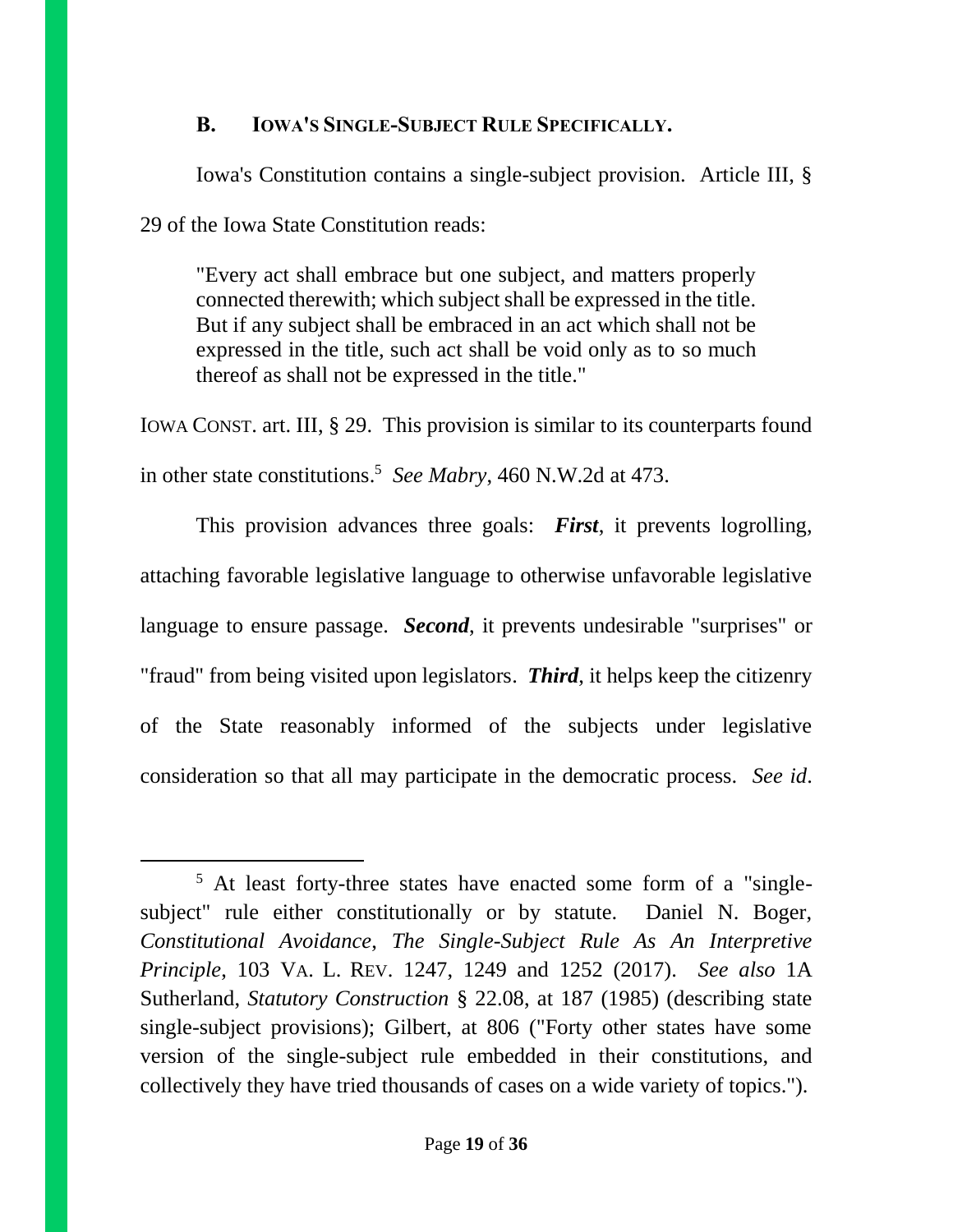(citing and quoting Yost, at 67). *See also State v. Taylor*, 557 N.W.2d 523, 525 (Iowa 1996); *Rush v. Reynolds*, Case No. 19-1109, 2020 WL 825953, at \*11 (Iowa Ct. App. Feb. 19, 2020). *Accord Giles v. State*, 511 N.W.2d 622, 625 (Iowa 1994) (Snell, J., dissenting); Todd E. Pettys, THE IOWA STATE CONSTITUTION 172 (2d ed. 2018) ("Pettys").<sup>6</sup>

<sup>6</sup> While the primary focus of this Brief is on the legislative procedures relating to HF594, an argument can be made that single-subject issues also apply to the Executive Branch — indeed, to the *benefit* of the Executive Branch. *See* Gilbert, at at 847 ("Courts tend not to identify a constitutional relationship between the single-subject rule and governors' veto power. But, as a practical matter, the two are clearly related: the broader the definition of permissible subjects, the more constrained is the governor's ability to exercise a veto."). Rigorous enforcement of the single-subject rule helps "prevent legislatures from eroding governors' veto power." *Id*. at 817. "By limiting the scope of bills, the single-subject rule allows governors to exercise their veto power with respect to each general provision that receives majority support in the legislature. This not only discourages logrolling and riding but also appears to boost governors' power by giving them more opportunities to exercise their authority." *Id*. at 818; *see also id*. at 847-48. *Accord Nova Health Sys. v. Edmonson*, 233 P.3d 380, 381 n.6 (Okla. 2010) (single-subject rules "exist[] to prevent the Legislature from 'veto-proofing' a bill…"); *Brown v. Firestone*, 382 So.2d 654, 663-64 (Fla. 1980) (single-subject rules, if left unfollowed, "severely limit[] if not destroy[]…one of the intended checks on the authority of the legislature," such as "[t]he veto power of the chief executive…"); *In re House Bill No. 1353*, 738 P.2d 371, 372 (Colo. 1987) (single-subject noncompliance threatens gubernatorial veto power); *Porten Sullivan Corp. v. State*, 568 A.2d 387, 400 (Md. Ct. App. 1990) ("An additional purpose of the single-subject rule is to protect the integrity of the governor's veto power.") (marks omitted).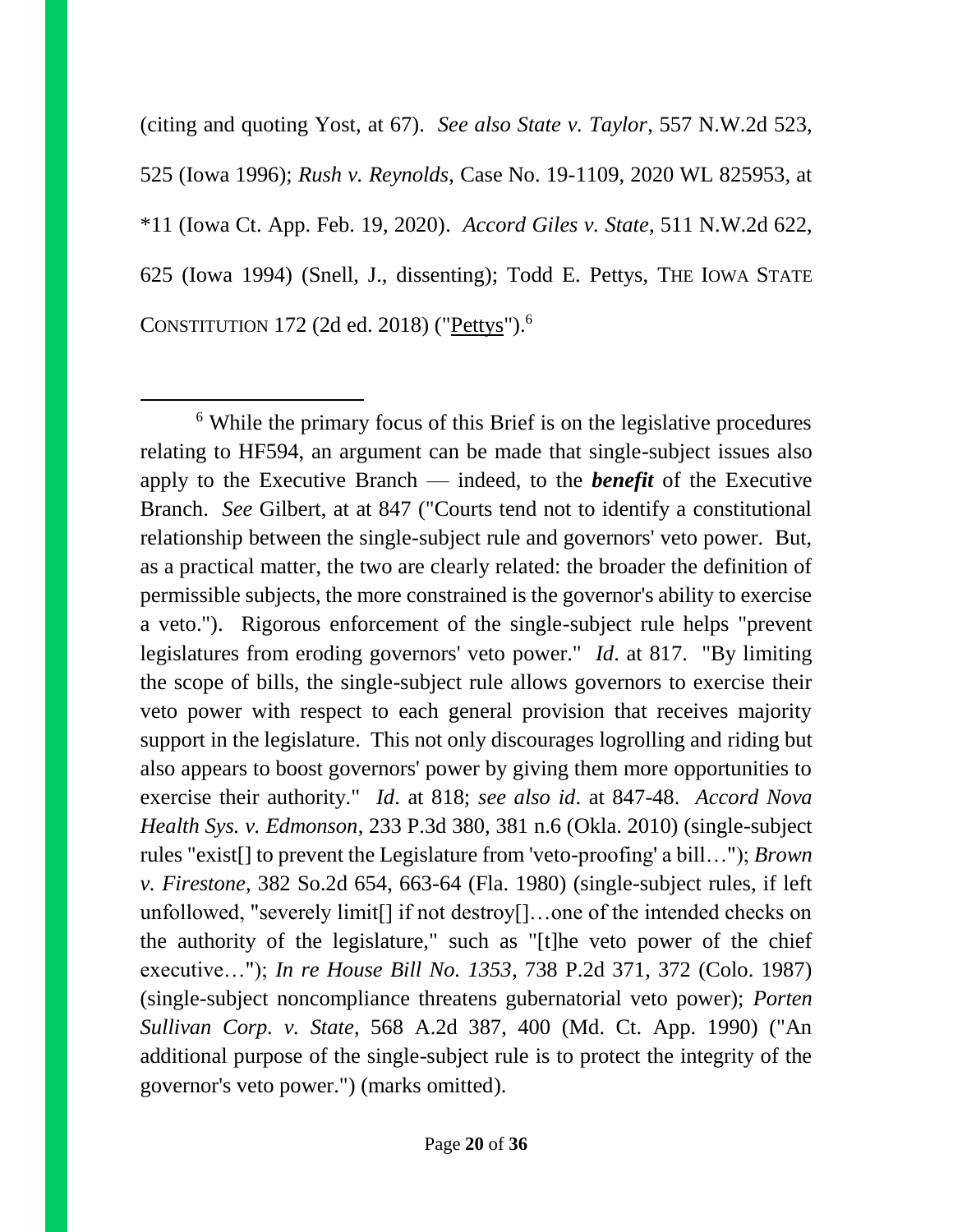This constitutional provision is mandatory, not directory in nature. *See W. Int'l v. Kirkpatrick*, 396 N.W.2d 359, 366 (Iowa 1986) (characterizing

Article III, § 29 as a "mandate"); *see also Green v. City of Mt. Pleasant*, 131

 $\overline{a}$ 

This aspect of state constitutional single-subject rules "is an important tool in the preservation of the separation of powers…" *Missouri Roundtable for Life, Inc. v. State*, 396 S.W.3d 348, 351 (Mo. 2013) (*en banc*). It should not be overlooked.

Despite the Iowa Governor being a nominal defendant in this case, it should be noted that a strong single-subject outcome from this litigation would work in her favor, and to the favor of her future successors. *See* Gilbert, at 848; *see also id*. at 847 ("The tradeoff between the breadth of acts and executive authority implicates separation of powers concerns."); and 848 ("strict interpretations of the single-subject rule strengthen a governor's veto power but do not necessarily strengthen a governor's power overall."); Harold Stearley, *Missouri's Single-Subject Rules: A Legal Tool To Block Environmental Legislation?*, 7 MO. ENVIRO. L. & POL'Y REV. 41, 44 (1999) ("Concurrent with the adoption of single-subject provisions, states were adding another complementary feature to their legislative schemes — the gubernatorial veto."); *id*. at 55 ("The single-subject rule provides an appropriate measure of checks and balances on lawmaking power of state government…[t]he final legislative product then remains subject to the scrutiny of the executive veto [and] the scrutiny then shifts to the judiciary."); Bartell, at pp. 285-87 (discussing the relationship between executive veto powers and single-subject restrictions); Courtney Odishaw, *Curbing Legislative Chaos: Executive Choice Or Congressional Responsibility*, 74 IOWA L. REV. 227, 240-48 (1988) (examining the relationship between the executive veto power and single-subject provisions binding upon state legislatures). *Cf*. IOWA CONST., art. III, § 16 (Iowa's gubernatorial veto power).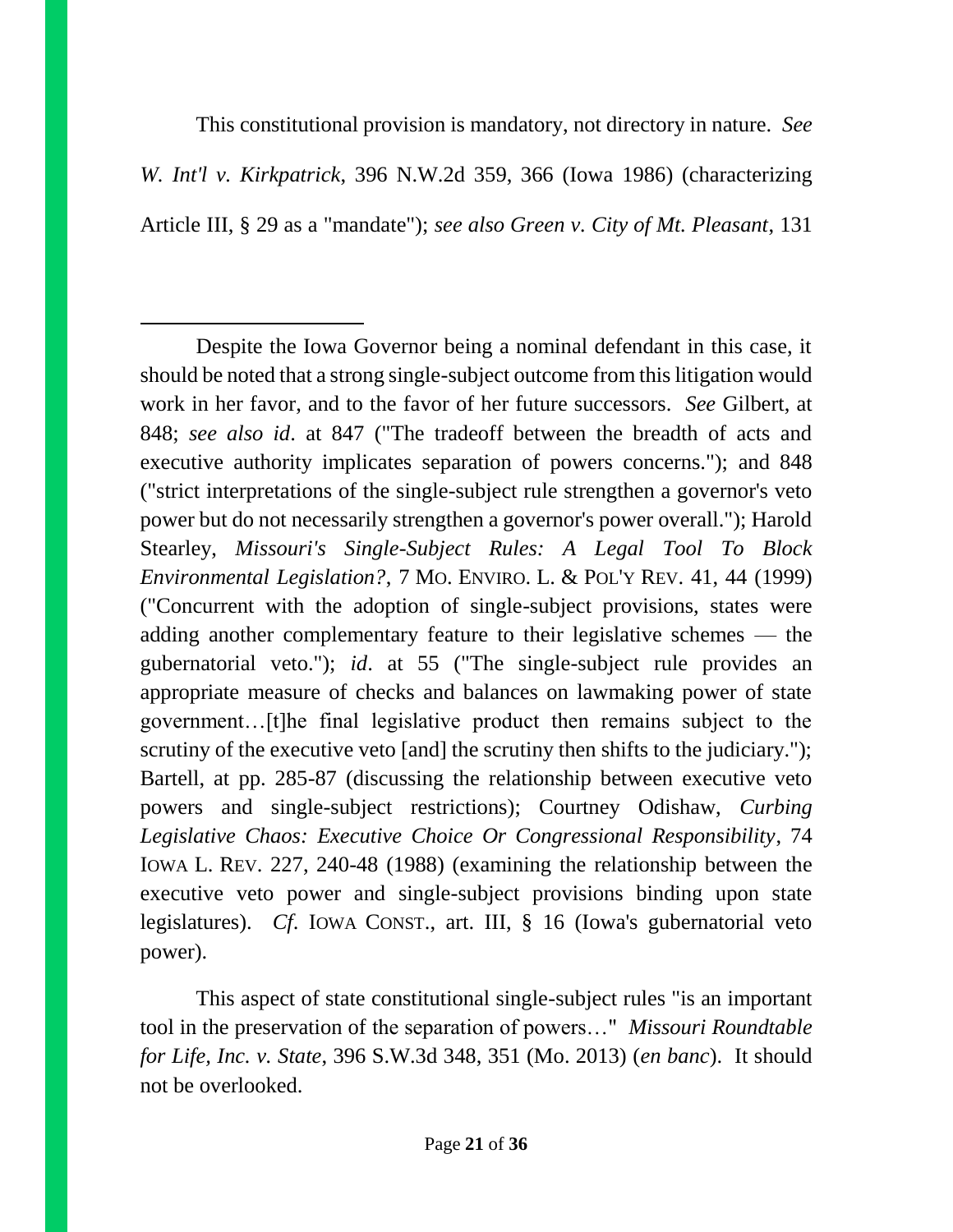N.W.2d 5, 18 (Iowa 1964) ("The provisions of the Constitution are mandatory and as binding on the legislative branch of government as on the citizens."). It remains part of the Constitution, "which must be followed." *City of Marshalltown v. Blum*, 12 N.W. 266, 267 (Iowa 1882).

Infirmities may exist concerning HF594 regarding logrolling and legislative notice issues; however, this Brief focuses squarely on the third pillar of the tripartite purposes of the single-subject rule: The right of the people "to be fairly appraise[d]…of the subjects being considered" by the Legislature, and, relatedly, the right of the people to participate in the legislative process. *Mabry*, 460 N.W.2d at 473; *see also* Yost, at 67; Gilbert, at 808 (single-subject rules exist to "improve political transparency, both for citizens and politicians."). This principle was violated in this case.

### **III. IOWA'S SINGLE-SUBJECT RULE WAS VIOLATED BECAUSE NEARLY NO PUBLIC AWARENESS NOR REALISTIC OPPORTUNITY FOR PARTICIPATION WAS GIVEN DURING HF594'S PASSAGE.**

**A. LEGISLATIVE MACHINATIONS EVIDENCE A VIOLATION OF THE SINGLE-SUBJECT RULE.**

State legislatures should not pull "magic tricks" to circumvent constitutional requirements during lawmaking. *Ariz. State Legis. v. Ariz. Indep. Redistrict. Comm'n*, 576 U.S. 787, 825 (2014) (Roberts, J., dissenting); *Streepy*, 224 N.W. at 43 (decrying "tricks in legislation…"). Unfortunately,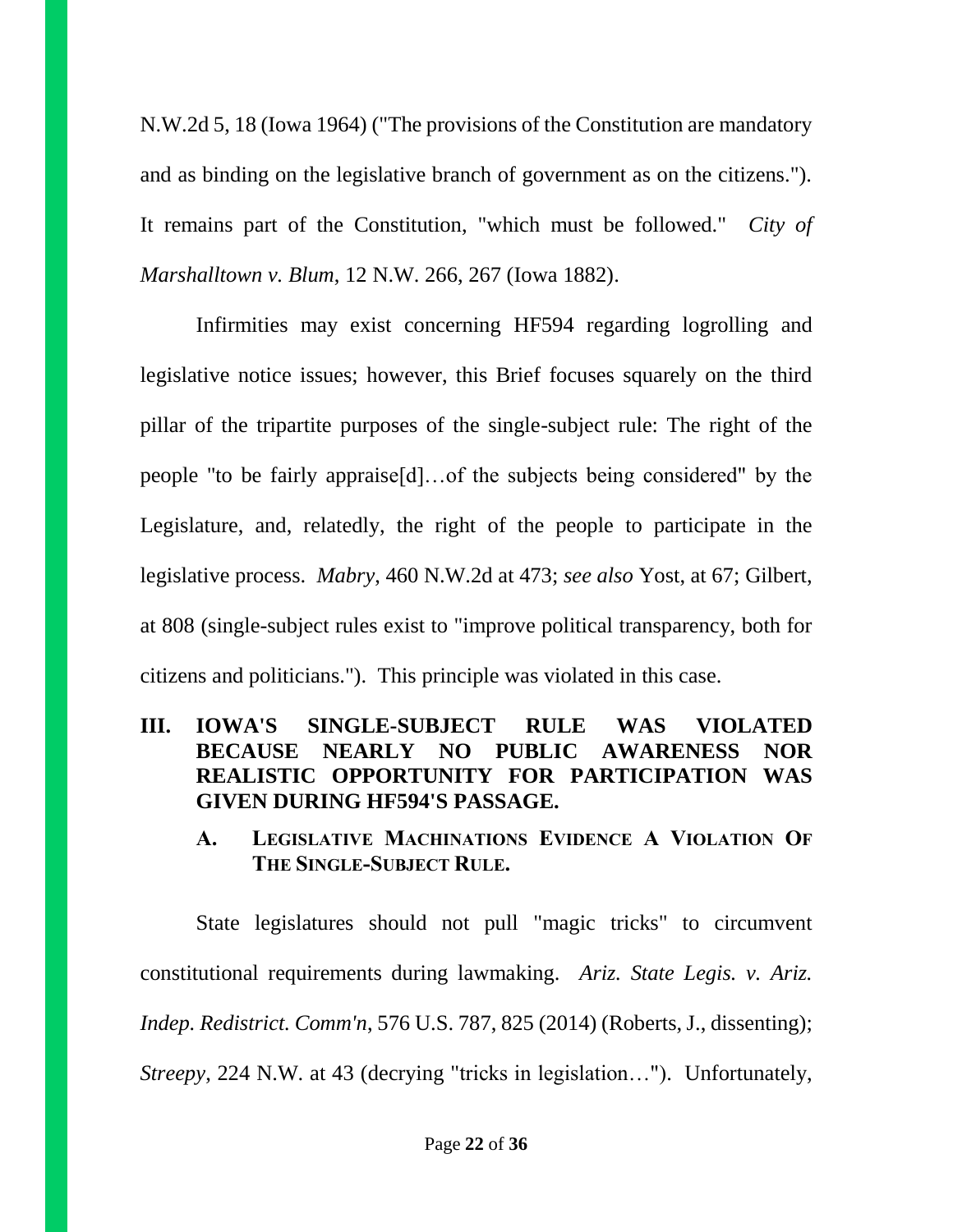that is what the Iowa Legislature did in this case. The record and common sense strongly suggest a lack of compliance with the letter and spirit of Iowa's single-subject rule. *See Cook v. Marshall Cnty*., 93 N.W. 372, 377 (Iowa 1903) (recognizing that "[a]ny construction of [the single-subject] provision of the Constitution that would interfere with the very commendable policy of incorporating the entire statutory law upon one general subject in a single act…would not only be contrary to its spirit, but also seriously embarrassing to honest legislation."); *see also Bradley v. Brown*, 39 N.W. 258, 259 (Iowa 1888) (Reed, J., dissenting) (one must not "consider[] merely the language of the statute, while disregarding its spirit and purpose…[to reach] a safe [and] sound rule or construction.").

As of 8:17 p.m. on the night before the Iowa Legislature formally "gaveled out" for the 2020 session, HF594's content and bill "title" had nothing to do with terminating a pregnancy. *See* TI Order, at p. 14. Shortly before 11:00 p.m. the same night, that changed. A stand-alone bill about removing life-sustaining measures to hospitalized minors suddenly also included language about terminating a pregnancy. *See* TI Order, at p. 14; *see*  also SUF  $\P$  42; 46; and 50. The amendment<sup>7</sup> in question made HF594 very much about abortion, "one of the most controversial and fiercely debated

l

<sup>7</sup> Also known as H-8314 (amendment to the bill).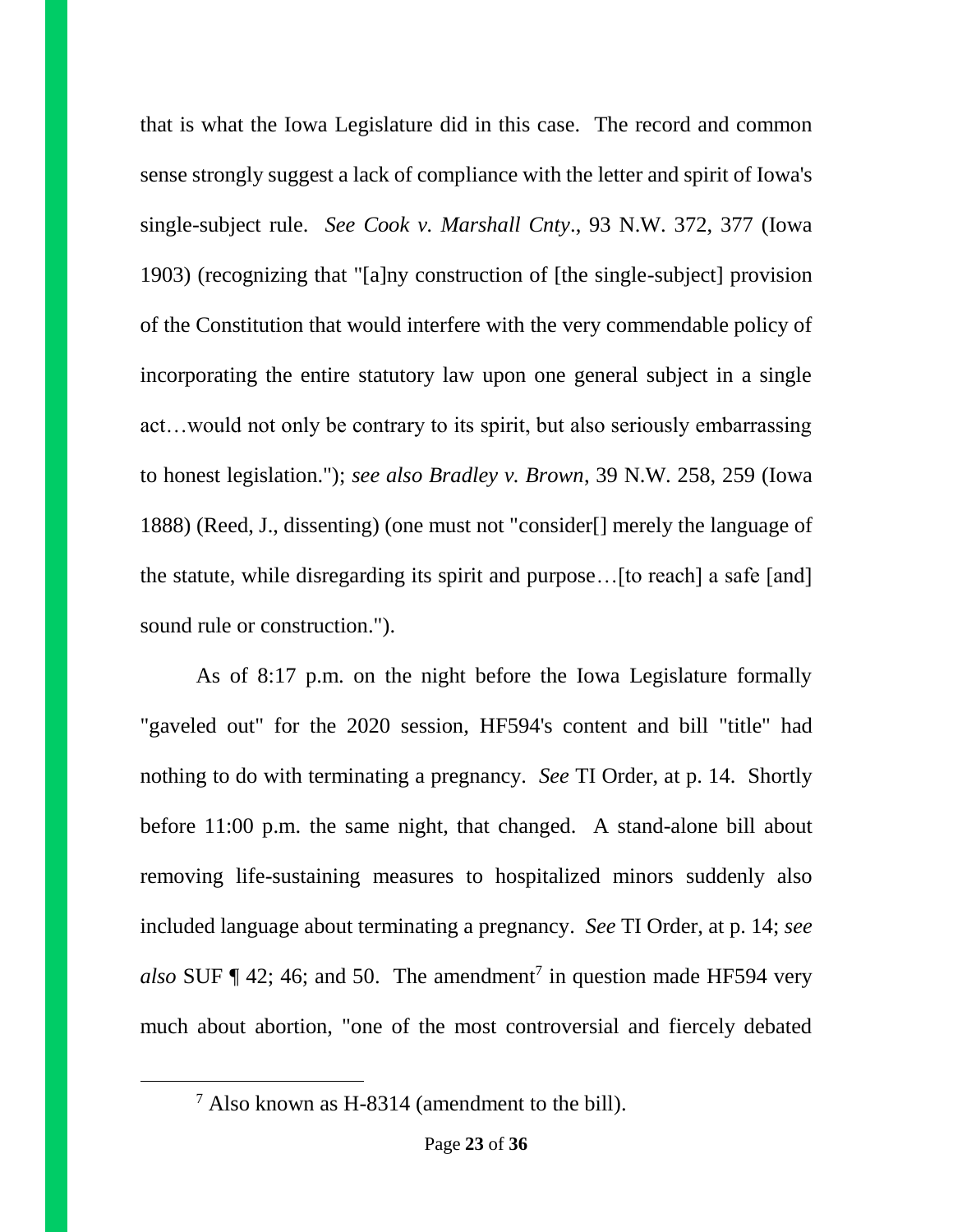political issues of our time…" *Planned Parenthood of the Heartland, Inc. v. Reynolds ex rel. State*, 915 N.W.2d 206, 252 n.9 (Iowa 2018) ("*PPH II*") (Mansfield, J., dissenting) (quoting *Planned Parenthood of Middle Tenn. v. Sundquist*, 38 S.W.3d 1, 35 (2000) (Barker, J., dissenting in part and concurring in part)).

Less than ten hours later, at 5:41 a.m. the following morning, the "waiting period" amendment was voted on and passed. *See* TI Order, at p. 14; SUF, at ¶ 55. There is no dispute the amendment was unveiled when most Iowans were unaware of legislative happenings and would likely have been asleep. *See* TI Order, p. at 14; *see also* SUF, at ¶¶ 51-55. Iowans went to bed believing their elected officials were doing one thing (or perhaps nothing) and awoke to realize their belief was wrong — controversial legislation had been introduced and passed while they snoozed, unaware. *See Granderson*, 511 U.S. at 51-52 n. 9 (discussing fleeting legislative actions that took place "in the middle of the night."); *United States v. Bass*, 504 U.S. 336, 344 (1971) (noting legislation being passed as "a last-minute Senate amendment" to a free-standing bill that "was hastily passed, with little discussion, no hearings, and no report.").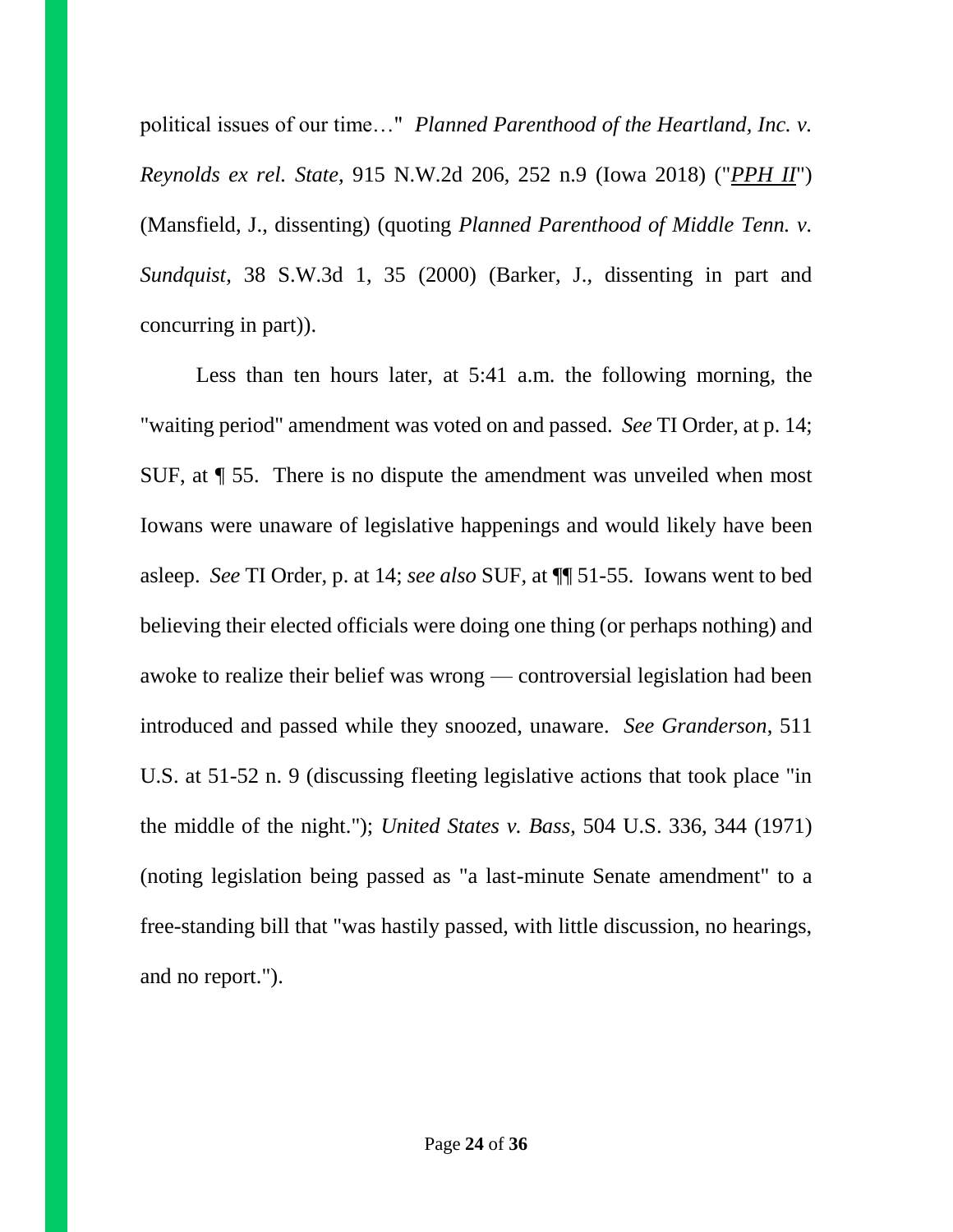The kinetic pace by which the amendment sailed through the legislative hopper was, if nothing else, impressive.<sup>8</sup> But it also contradicted the principle of the single-subject rule "to alert citizens to matters under legislative consideration." *Giles*, 511 N.W.2d at 625 (citing *Mabry*, 460 N.W.2d at 473); *see also Utilicorp United Inc. v. IA Util. Bd*., 570 N.W.2d 451, 458 (Iowa 1997) (same). Even in the age of instant information sharing over the internet and social media, if lawmaking occurs in the middle of the night when most Iowans are in bed, while smartphones and computer screens are switched off, the public is literally — and figuratively — "in the dark." *See Chonich v. Ford*, 321 N.W.2d 693, 469 (Mich. Ct. App. 1982) ("the public's right to know will be maximized and the numerous legislative bodies in society cannot operate in the dark, knowing that their activities will not likely be subject to public scrutiny."). This is exactly the type of underhandedness that Iowa's single-subject rule was intended to prevent. *See Mabry*, 460 N.W.2d at 473 (citing Yost, at 67); Gilbert, at 811-12; Denning & Smith, at 965-67.

"[T]he constitutional requirement that every legislative act be confined to one subject or object…ensures that both legislators and the public have proper or reasonable and fair notice of the general nature and substance of the

<sup>8</sup> Even the State admits the legislation in question "moved swiftly…" Appellants' Proof Br., at p. 50.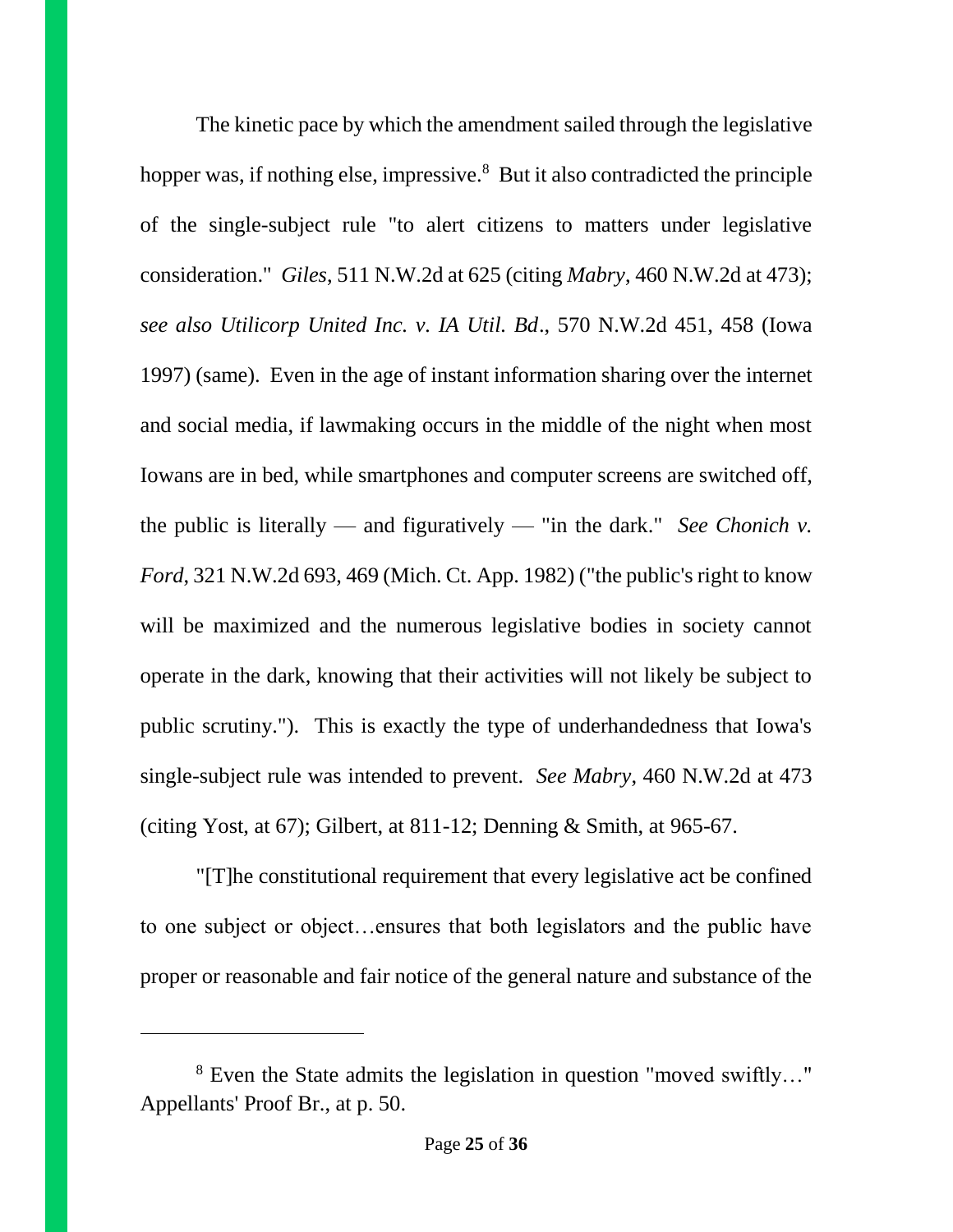content and interests likely to be affected by a bill so the public nor the legislature is misled…." 82 C.J.S. *Statutes* § 248 (2021) (collecting authorities). This implies "the people of the state are given an opportunity to be heard if they so desire." *Id*. "This rule thus guard[s] against surprise and fraud, subterfuge, and deception as to the true nature and subject of legislative enactments…" *Id*. HF594's passage violated the purpose and spirit of Iowa's single-subject rule and is therefore unconstitutional. *See id*. (single-subject rules are designed so "each bill can be better grasped and more intelligently discussed" to "facilitate orderly legislative procedure.").

## **B. THERE WAS NO "WAITING PERIOD" ON A BILL ABOUT "WAITING PERIODS."**

There is tension between Iowa's single-subject rule, HF594, and the method by which HF594 was passed. Article III, § 29 implies a reasonable opportunity for the public to learn and react to pending legislative proposals. *See Mabry*, 460 N.W.2d at 473 (citing Yost, at 67). HF594 was passed in under ten hours. *See* SUF, at ¶¶ 51-55. Yet, HF594 imposes a *24-hour* waiting period for a woman seeking to terminate a pregnancy. *See* IOWA CODE § 146A.1(1) (2020) (statute enacted by HF594).

If the aim of HF594 was to promote contemplative reflection before a consequential life decision, it is *peculiar* the Iowa Legislature spent less than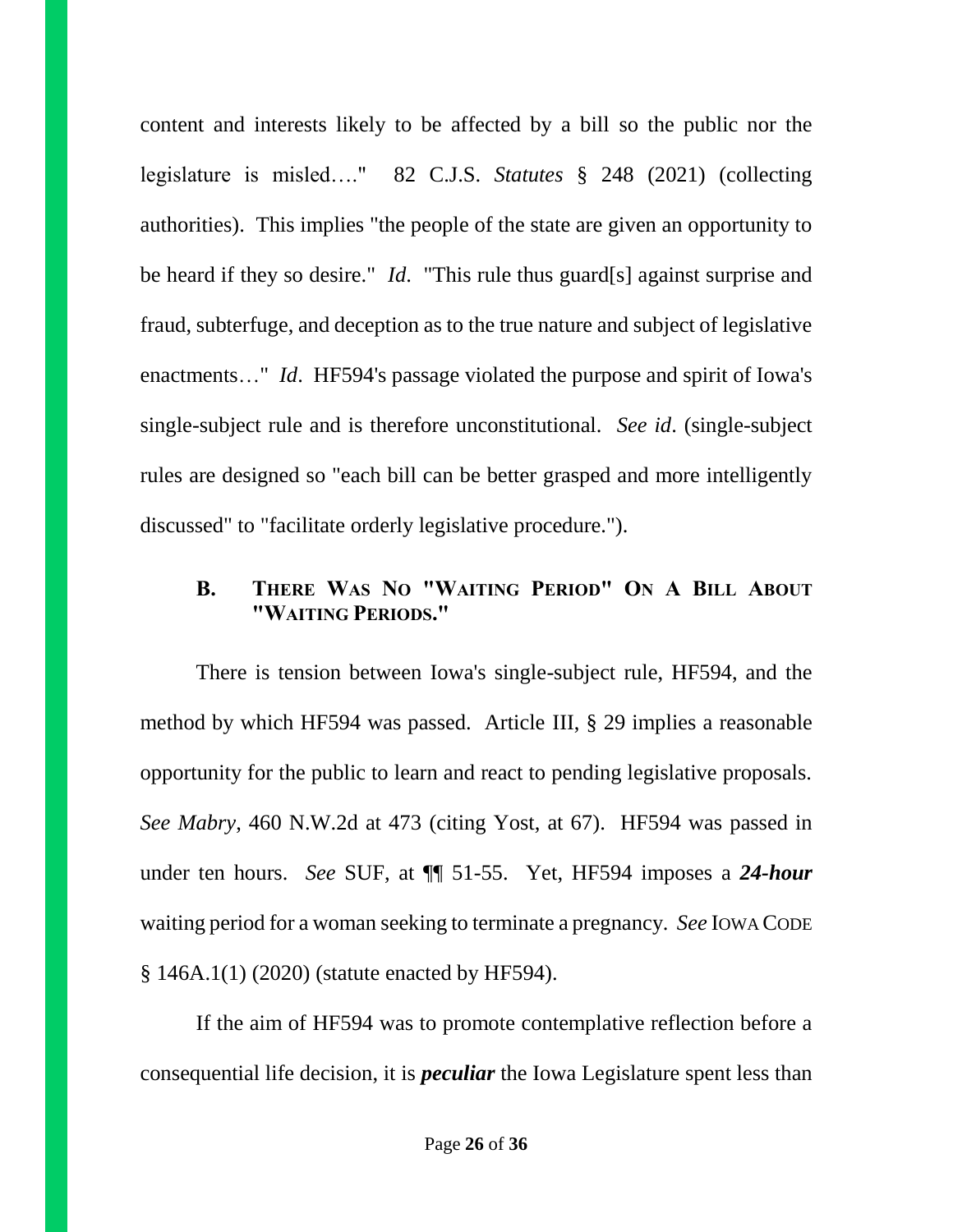half a similar "waiting period" considering whether or not there should be a waiting period at all. *Compare Planned Parenthood of S.E. Penn. v. Casey*, 505 U.S. 833, 969 (1992) ("We are of the view that, in providing time for reflection and reconsideration, the waiting period helps ensure that a woman's decision to abort is a well-considered one…"), *with*, *Campbell Cnty. Sch. Dist. v. Catchpole*, 6 P.3d 1275, 1281 (Wyo. 2000) ("the legislature must be afforded ample time for adequate study, drafting of appropriate reform legislation, and debate on and passage of that legislation…[and needs] a reasonable period…to achieve constitutional compliance.") (quotations omitted).

Passing under-studied legislation is not in the public interest. *E.g*., *Commonwealth ex rel. Morrison v. Peace*, Case No. 102, 1918 WL 3123, at \*3 (Pa. Ct. Com. Pl. Jan. 1, 1918) ("A study of the Act…shows that it is a sample of half-baked legislation, being crude, incomplete and inconsistent, apparently drawn by somebody without knowledge either of the existing laws or the actual method of policing [its subject matter]."). Some jurisdictions even impose express "waiting periods" on their own legislative actions to encourage thoughtful consideration of pending laws. *E.g*., *Nat'l Indep. Business Alliance v. City of Beverly Hills,* 180 Cal. Rptr. 59, 64 (Cal. Ct. App. 1982) (describing a "five-day waiting period before an ordinance can be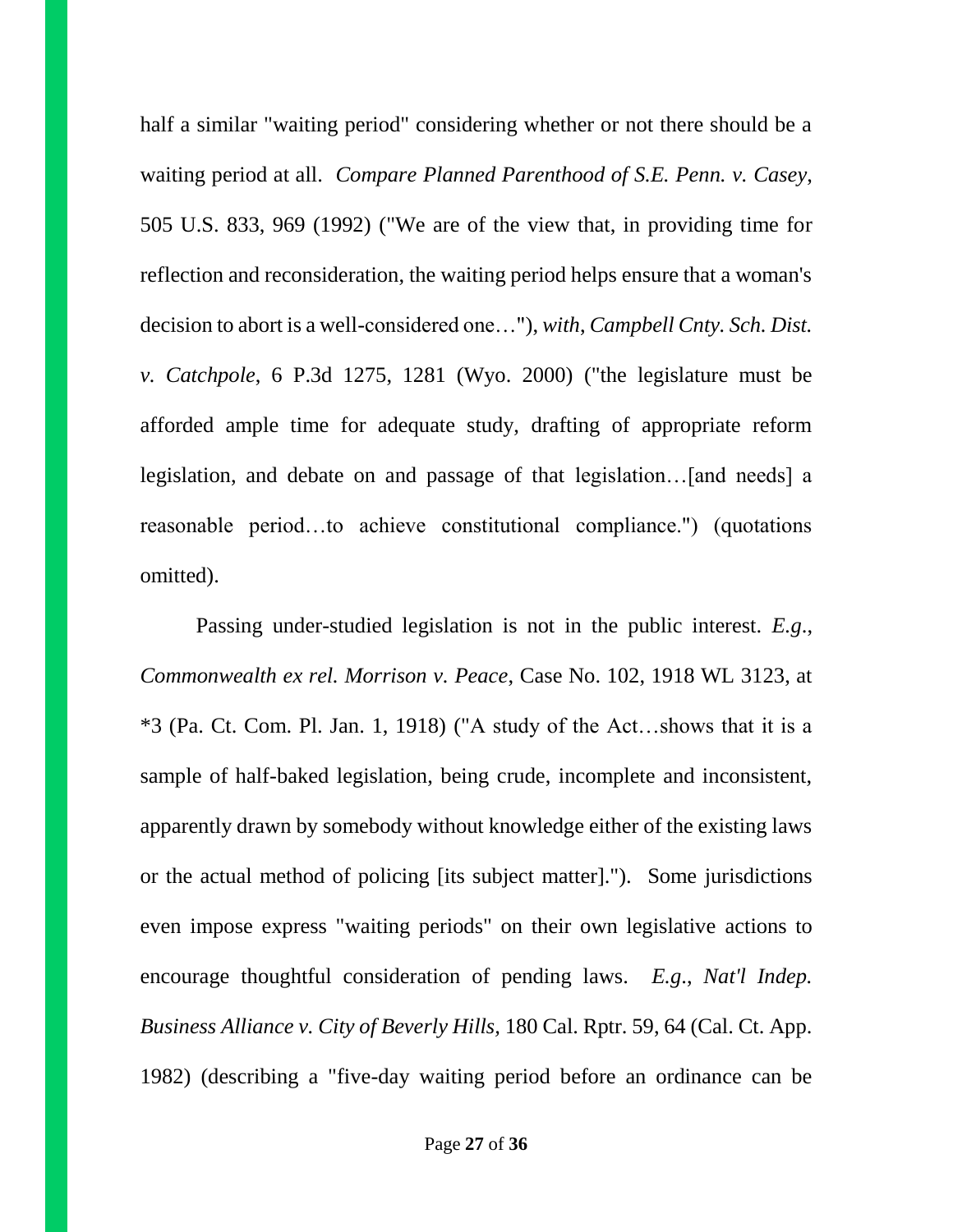passed…for allowing time for consideration, with a view to preventing haste and ill-considered legislation.").

Iowa does not have a "waiting period" for pending legislation, though maybe it should. *Amici* is not advocating for the Court to craft restrictions rightfully left to the separate chambers of the General Assembly. *See* IOWA CONST. art. III, §§ 1 and 9; *see also Carlton v. Grimes*, 23 N.W.2d 883, 889 (Iowa 1946) (each legislative chamber may make its own rules, "so long as it observes the mandatory requirements of the Constitution."). *Amici* instead advocates for a straightforward judicial application of Article III, § 29 of the Iowa Constitution to ensure at least a minimal degree of public awareness and opportunity to participate in the democratic process. *See Mabry*, 460 N.W.2d at 473.

The League — a storied civil rights organization with a century of active political participation experience, 9 and an employer of professional lobbyists<sup>10</sup> — was blindsided by the legislation in question. If a "repeat"

<sup>&</sup>lt;sup>9</sup> The League regularly advocates in-person, via phone, and via email to state legislators, attends policy discussions at political events, and speaks upon and influences local, state, and federal matters.

<sup>&</sup>lt;sup>10</sup> Information about the lobbyists employed by the League for legislative matters can be found on the Iowa General Assembly's website. *See*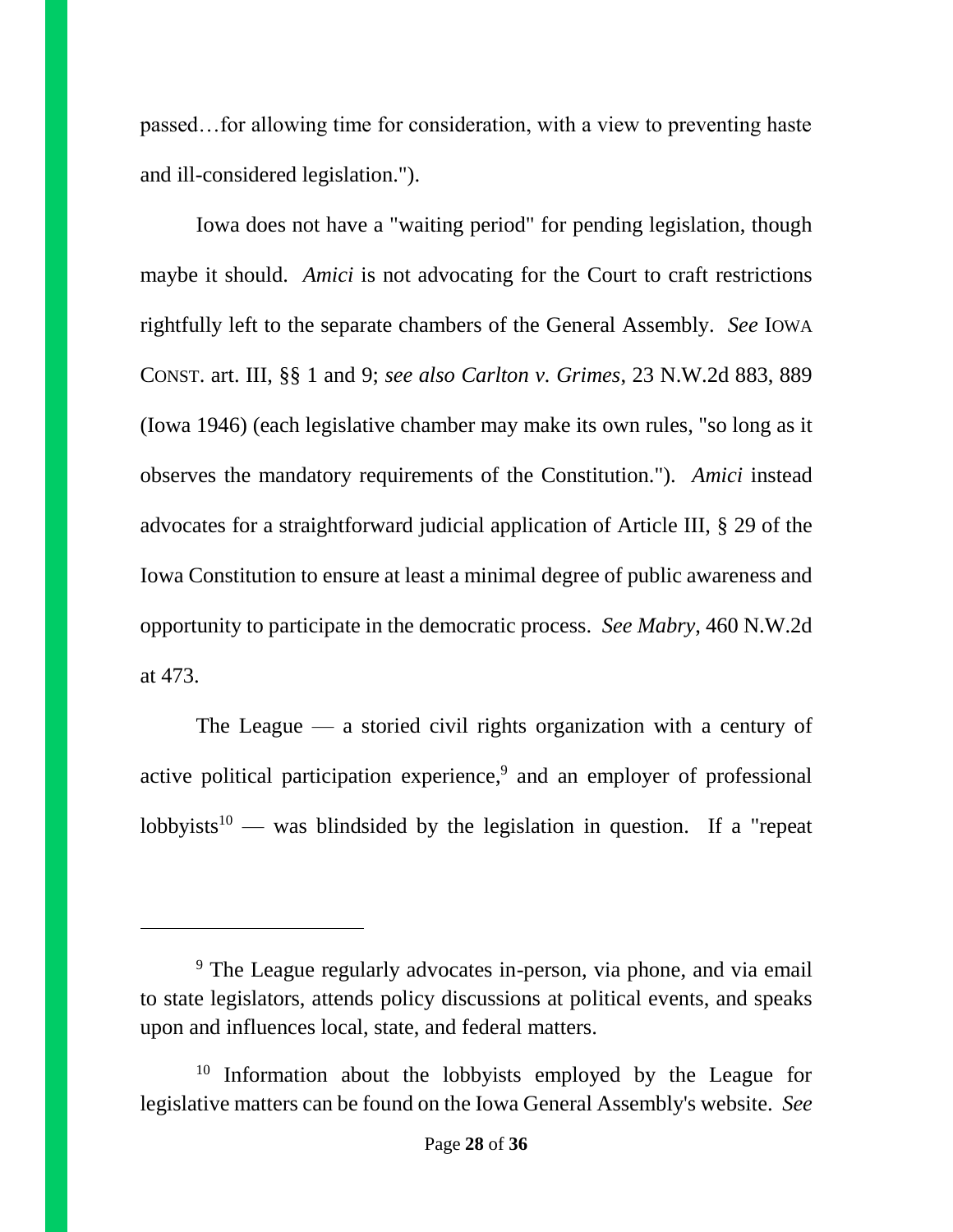player" at the Iowa State Capitol Building, such as the League, was caught off-guard by the legislation in question, it can reasonably be assumed the everyday Iowan was placed at an even more pronounced informational and participatory disadvantage. *Cf. Robinson v. Robinson's Ex'rs*, 1860 WL 4954, at \*3 (Vt. Feb. 1, 1860) ("we think the Legislature must have intended…not to mislead common men" in its enactments).

Appellants argue if stakeholders are unhappy with the voting process on HF594, they can voice their opinions at the ballot box during the next election. *See* Appellants' Proof Br., at p. 52. That is cold comfort to those who must abide by the law until then, especially if constitutional questions remain open. Having baseline information and the opportunity to let legislators know how one feels about consequential public policy is a constitutional guarantee *that lives in the present*, *not in the past*. *See Mabry*, 460 N.W.2d at 473 (stating the single-subject rule intends to keep "citizens of the state fairly informed of the subjects the legislature is *considering*" [present tense], not what it already has *considered* [past tense]); *see also Abrams v.* 

https://www.legis.iowa.gov/lobbyist/reports/client?clientID=617&ga=89&se ssion=1 (last visited Sept. 9, 2021).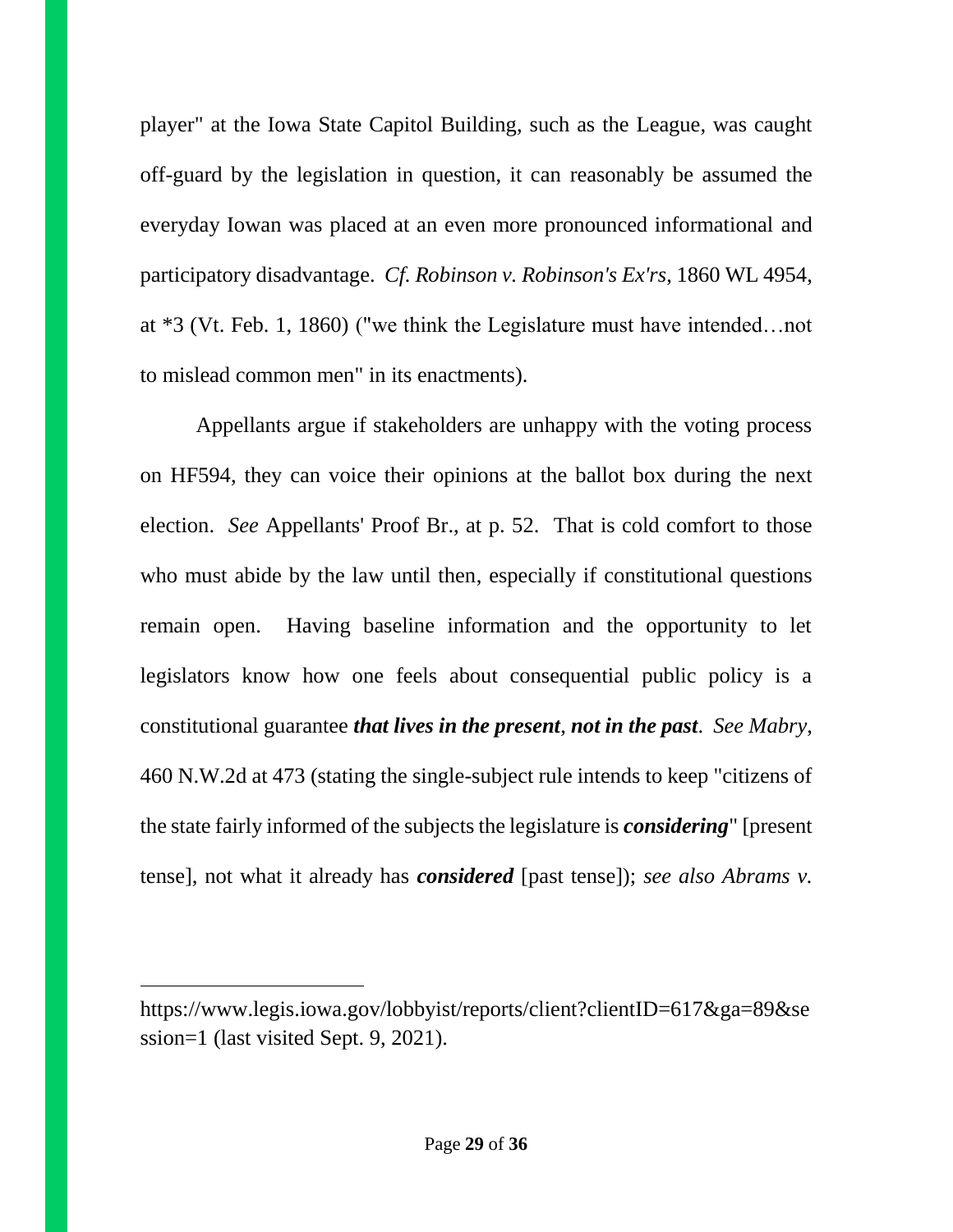*Johnson*, 521 U.S. 74, 106 (1997) (Breyer, J., dissenting) (gleaning the insight of a legislator *after* a vote holds little weight). 11

## **C. THE PUBLIC POLICIES MOTIVATING THE SINGLE-SUBJECT RULE TILT TOWARDS UNCONSTITUTIONALITY IN THIS CASE.**

"The intuition is that when a bill is limited to a single subject it is easier for legislators to more fully understand the ramifications of enactment and for the public to know what their legislators are up to." Richard Briffault, *The* 

<sup>11</sup> *Accord Calzone v. Interim Comm'r of Dept. of Elementary and Secondary Educ*., 584 S.W.3d 310, 315-16 (Mo. 2019) (*en banc*) (explaining the original purpose of single-subject requirements as being designed to prevent the enactment of legislation that may deceive legislators or the public regarding its effect or disrupt the ability of the public to fairly be apprised of the subject matter of pending laws) (citations omitted); *Town of Brilliant v. City of Winfield*, 752 So.2d 1192, 1120 (Ala. 1993) (single-subject requirements are "intended to provide notification to the public of the nature of the [pending] legislation…") (cleaned up in original); *Parrish v. Lamm*, 758 P.2d 1356, 1362 (Colo. 1988) (*en banc*) (stating one of the purposes of a constitutional single-subject rule is "to notify the public and legislators of pending bills so that all may participate in the legislative process…"); *Hall v. Coupe*, Case No. 10307-VCS, 2016 WL 3094406, at \*6 (Del. Ch. May 25, 2016) ("The Single-Subject Provision is 'intended to assure sufficient notice that legislation, the content of which is adequately brought to the public's attention, or so-called sleeper legislation' does not slip through the General Assembly.'" (quoting *Evans v. State*, 872 A.2d 539, 551 (Del. 2005)); *Unity Church of St. Paul v. State*, Case No. C9-03-9570, 2004 WL 1670069, at \*5 (D. Ct. Minn. Jul. 12, 2004) (state single-subject rule is meant to prevent surprise upon the public during the legislative process).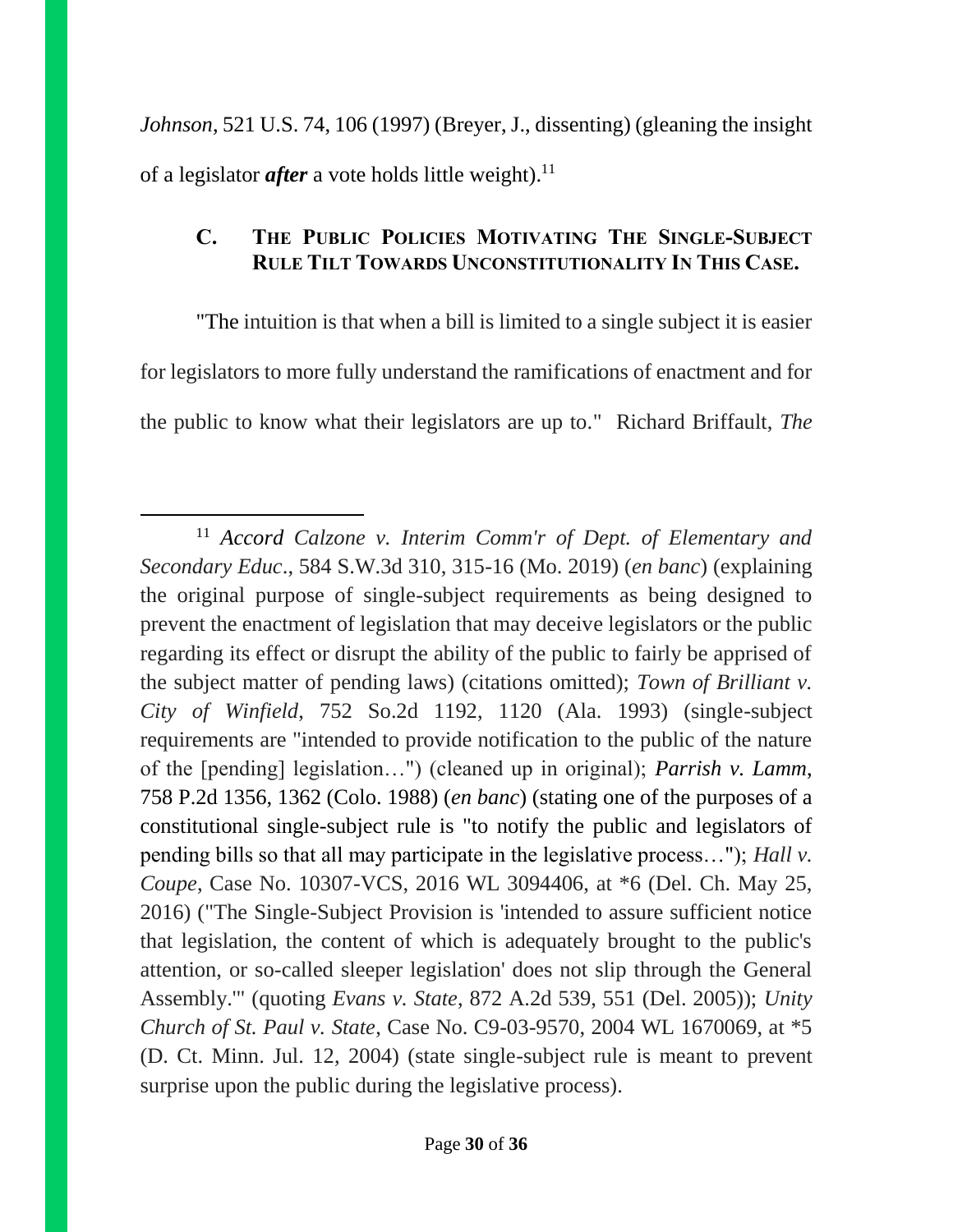*Single-Subject Rule: A State Constitutional Dilemma*, 82 ALB. L. REV. 1629, 1635-36 (2019) ("Briffault"). "That can facilitate input while the measure is pending…[and] prevent surprise and fraud upon the people and the legislature by barring special interest groups from hiding deals or giveaways in long and complex multi-subject measures." *Id*. Put differently, the "purposes of the single-subject rule — majority rule, deliberation, transparency, orderly procedure, public accountability — are surely desirable legislative process goals, if not essential to legislative legitimacy." *Id*. at 1658-59.

This is especially true concerning controversial matters like those involved in this case. *See Int'l Org. of Masters, Mates, & Pilots v. Brown*, 498 U.S. 466, 477 (1991) ("it is fair to assume that more, rather than less, freedom in the exchange of views will contribute to the democratic process."). More citizen awareness and opportunity for participation should have been the rule concerning HF594. Unfortunately, that was not the case. To the contrary, it appears legislative jockeying was sculpted to impede public input rather than foster it. *See id. See also Siefert v. Alexander*, 596 F. Supp. 2d 860, 862 (W.D. Wis. 2009), *aff'd in part and rev'd in part on other grounds*, 608 F.3d 974 (7th Cir. 2010) ("generally the view is that more rather than less information advances democratic values and that the government should not be the arbiter of which ideas are…helpful or harmful."). *Cf. Williams-Yulee*,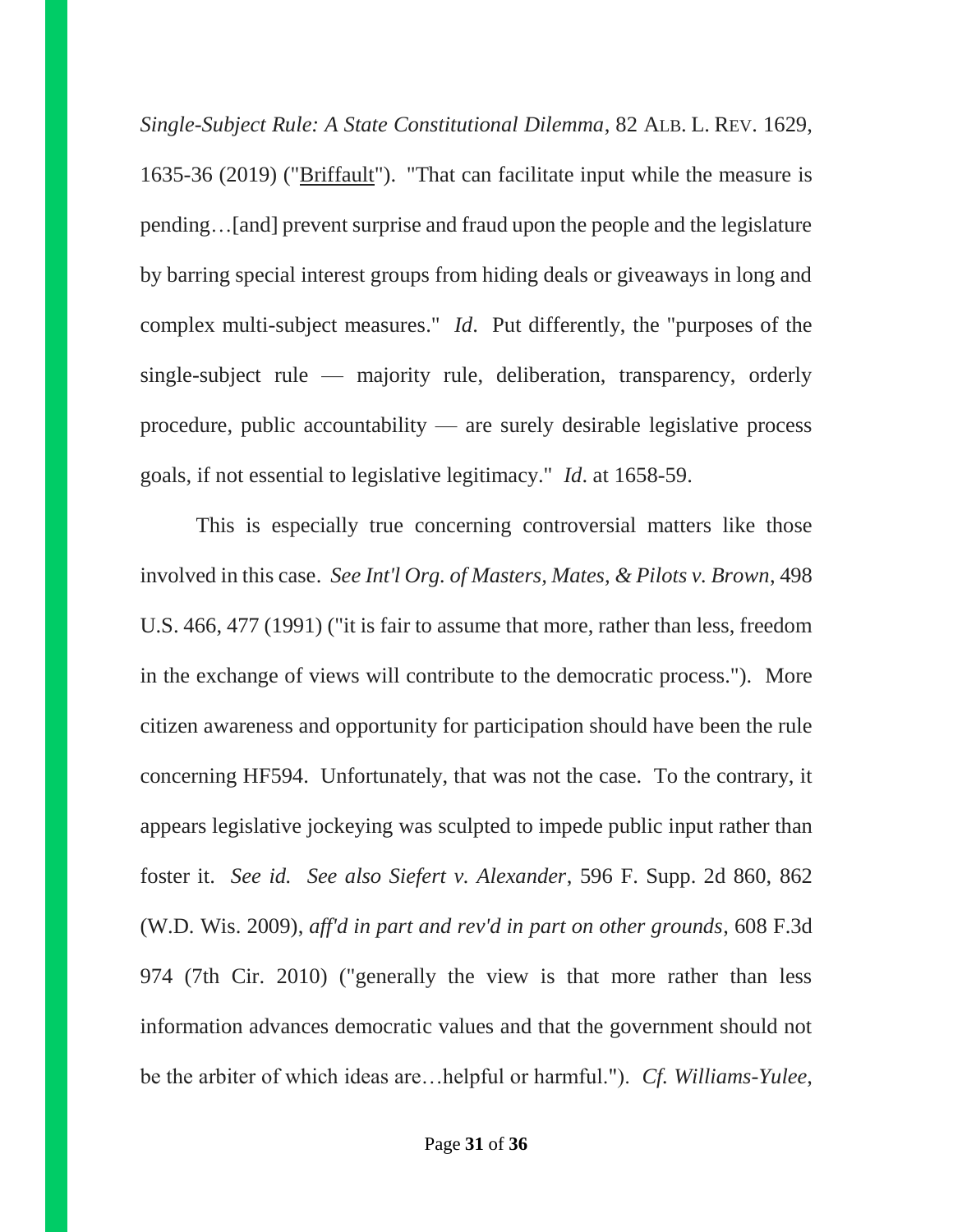575 U.S. at 452 ("leaving open more, rather than fewer, avenues of expression, especially when there is no indication that the selective restriction of speech reflects a pre-textual motive," is preferred.).

## **IV. THE COURT CAN, AND SHOULD, RESOLVE THIS CASE ON SINGLE-SUBJECT GROUNDS WITHOUT ADDRESSING SUBSTANTIVE ABORTION ISSUES.**

Abortion is a sensitive matter. *See PPH II*, 915 N.W.2d at 252 n.9 (Mansfield, J., dissenting). Resolving a case with touchy constitutional implications is best done without reaching controversial questions. *See Jones v. Univ. of Iowa*, 836 N.W.2d 127, 142 (Iowa 2013). The single-subject violations in this case provide an appropriate vehicle for the Court to fashion equitable relief on tailored grounds. *See PPH II*, 915 N.W.2d at 241; *Santi v. Santi*, 633 N.W.2d 312, 317 (Iowa 2001). *See also Westmarc Cablevision, Inc. v. Blair*, Case No. 03-0667, 2005 WL 1224269, at \*10 (Iowa Ct. App. May 25, 2005) (courts strive to resolve cases "on procedural rather than substantive grounds.").

 Stringent enforcement of single-subject requirements is favorably viewed. *See* Williams, at 800 ("It is suggested that increased judicial enforcement could result in greater legislative compliance with mandatory constitutional requirements," "particularly where the legislative proposal is controversial" and where "legislators often do not follow the legislative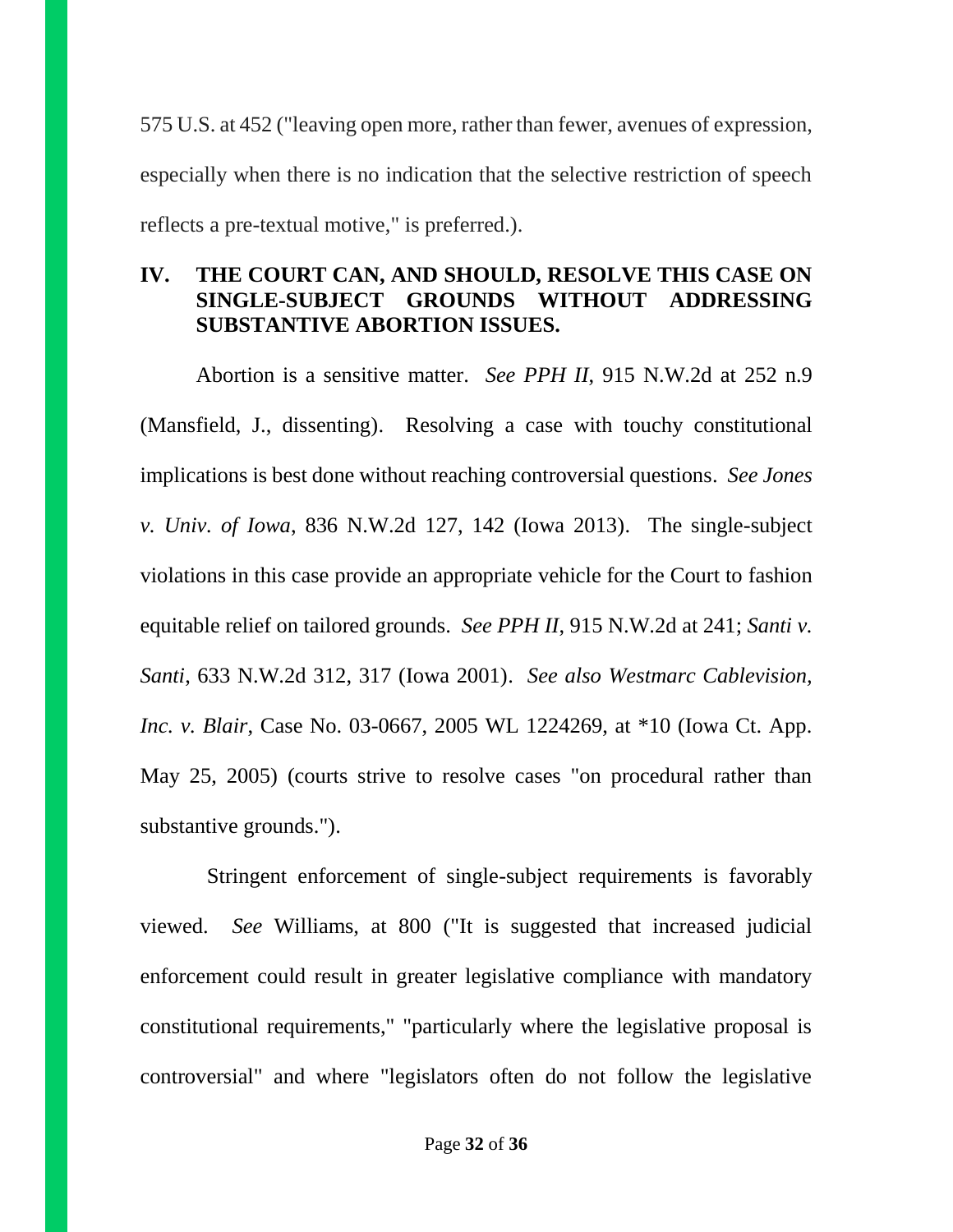procedure requirements of the state constitution.") (collecting authorities). It cannot be forgotten that "the single-subject rule is judicially enforceable," particularly when "the evil which [the single-subject rule] was intended to prevent" is apparent. Williams, at 810. *See also Taylor*, 557 N.W.2d at 526- 27 (striking portions of a bill on single-subject grounds); *Giles*, 511 N.W.2d at 625 (same); *W. Int'l*, 396 N.W.2d at 365 (same).

Appellants claim HF594's "journey through the legislative terrain is irrelevant to the required constitutional analysis of whether the Act embraces one subject." Appellants' Proof Br., at p. 51. This is not true. Process and procedure matter. *See*, *e.g*., *Hummel St. Joseph Cnty. Bd. of Comm'rs*, Case No. 3:10-CV-003 JD, 2013 WL 817382, at \*12 (N.D. Ind. Mar. 4, 2013); *accord Alarm Protection Tech., LLC v. Crandall*, 491 P.3d 928, 934 (Utah 2021) ("procedure matters."). Here, that process and procedure frustrated the ability of Iowans — directly or indirectly through their advocacy representatives, like the League — to weigh in on HF594. *See Doe v. McMillan*, 412 U.S. 306, 341 (1973) (Rehnquist, J., concurring in part and dissenting in part) ("public participation in a relatively open legislative process is desirable…").

Ignoring the reasonable parameters of Iowa's single-subject rule would be incongruent with this State's founding principles. *See* Benjamin F.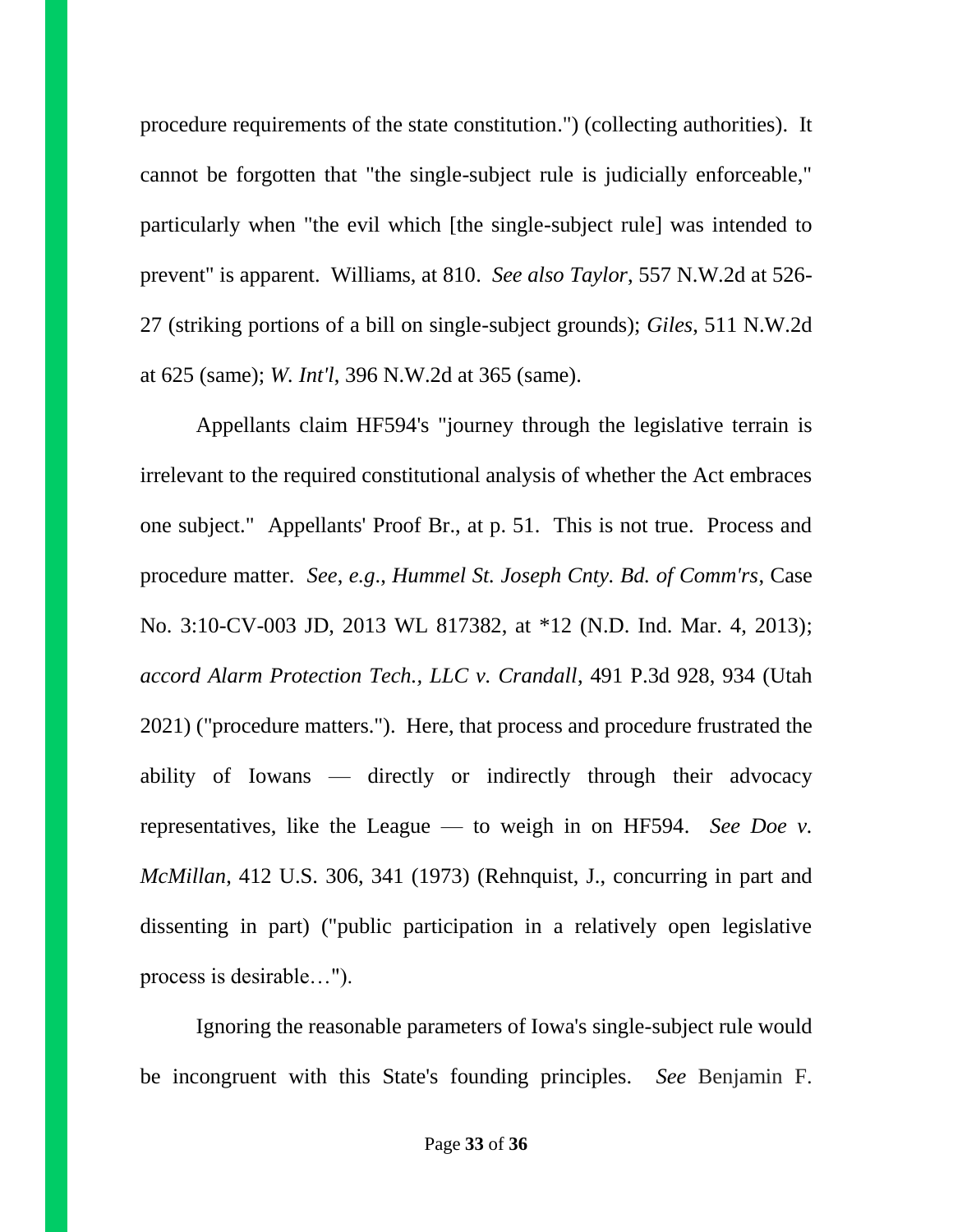Shaumbaugh, FRAGMENTS FROM THE DEBATES OF THE IOWA CONSTITUTIONAL CONVENTIONS OF 1844 AND 1846, at p. 382 (1900) (citing and quoting *The Bloomington Herald*, *New Series*, Vol. 1, No. 3 (May 1, 1846) (stating it "is contrary to the whole spirit of our institutions [to] den[y] the poor man any participation in the administration of government, and in effect creates an aristocracy under the garb of economy."). And, "as we have seen, in controversial matters, legislative attitudes are not always governed by concern for the merits of the procedural point." Williams, at 826.

Article III, § 29 of the Iowa Constitution "does have teeth." Pettys, at 173. The Court should find HF594 unconstitutional on single-subject grounds. *See Taylor*, 557 N.W.2d at 526-27; *Giles*, 511 N.W.2d at 625; *Mabry*, 460 N.W.2d at 473; *W. Int'l*, 396 N.W.2d at 365.

#### **CONCLUSION**

"The single-subject clause goes to the heart of the legislative process mandated by the people of the State of Iowa when they adopted our Constitution." *Godfrey v. State*, 752 N.W.2d 413, 430 (Iowa 2008) (Wiggins, J., dissenting). "The courts should not abdicate their inherent function of interpreting and enforcing the written constitution. Increased judicial enforcement, in appropriate cases, of state constitutional restrictions on the legislative procedure, would likely result in the long-run increased legislative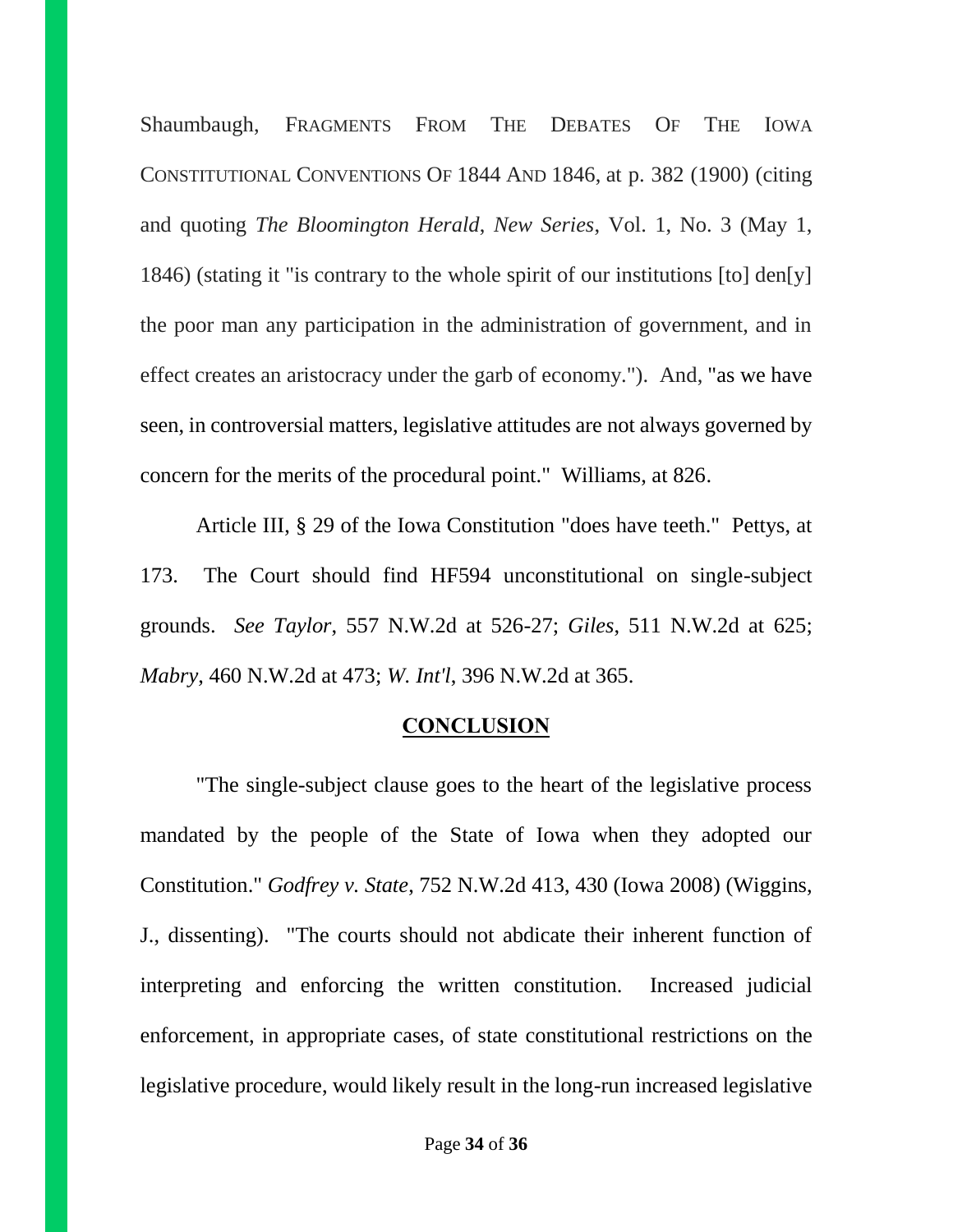compliance with such provisions, which is the original goal of the constitutional provisions." Williams, at 827.

The passage of HF594 violated Iowa's constitutional single-subject rule. *See* IOWA CONST. art. III, § 29. This Court should declare HF594 unconstitutional on those narrow grounds. *See Taylor*, 557 N.W.2d at 526- 27; *Giles*, 511 N.W.2d at 625; *Mabry*, 460 N.W.2d at 473; *W. Int'l*, 396 N.W.2d at 365. *See also* SUF, at ¶ 47 (comments by Rep. Derry) ("We are here debating, at the very end of session, without the benefit of public input.").

### Respectfully submitted,

*/s/ Michael Streit*  Michael Streit, AT007661 */s/ Colin C. Smith*  Colin C. Smith, AT0011362 **SULLIVAN & WARD, P.C.** 6601 Westown Parkway, Suite 200 West Des Moines, Iowa 50266-7733 Telephone: #(515) 244-3500 Facsimile: #(515) 244-3599 E-mail: mstreit@sullivan-ward.com csmith@sullivan-ward.com

# *Counsel For League Of Women Voters Of Iowa*